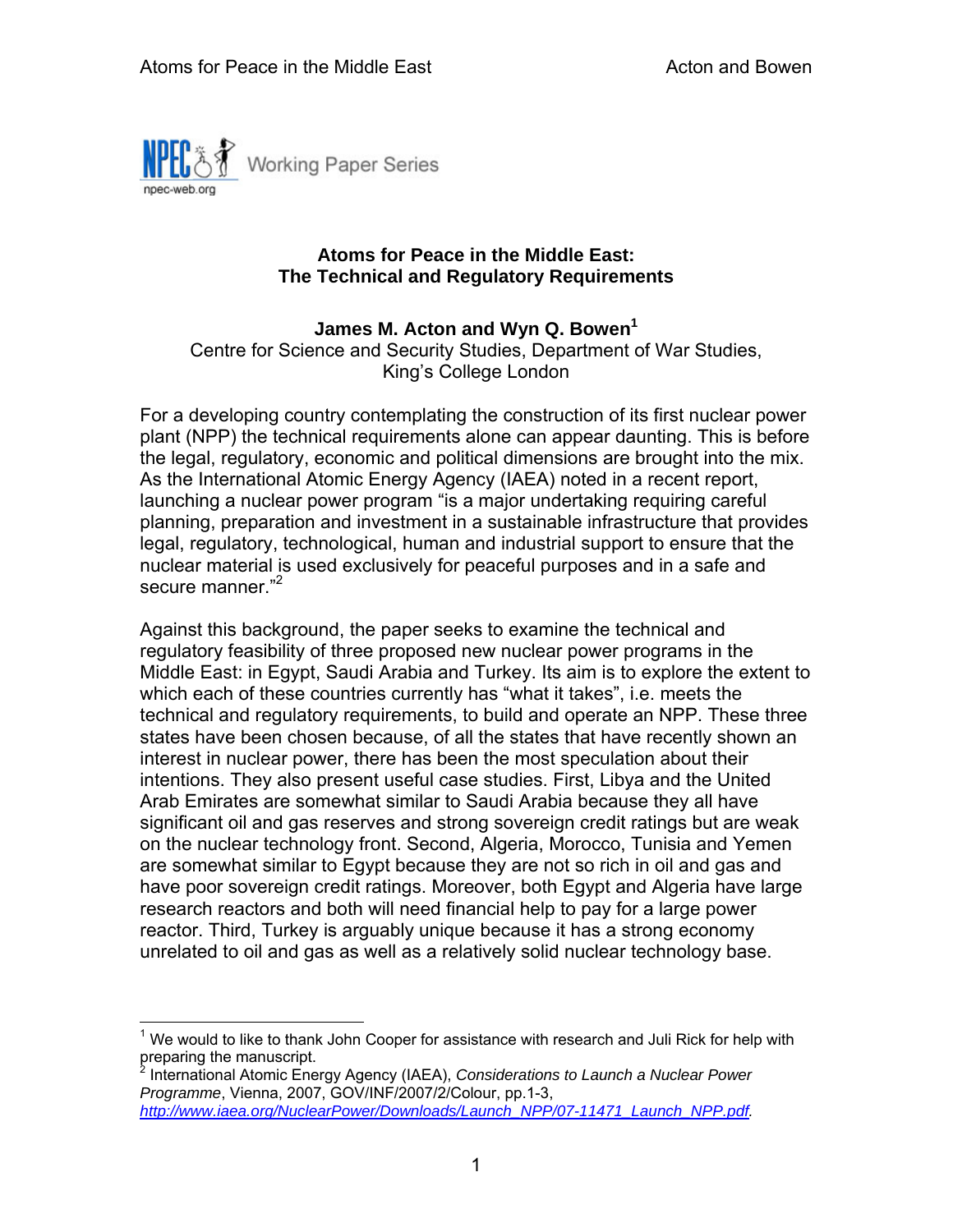All three states have shown interest in nuclear energy at various times over the past half century. As discussed below, Egypt and Turkey have made repeated attempts to acquire nuclear reactors but without success. This paper aims to shed some light on the question of whether it will be different this time and hence to contribute to the broader debate about the management of the "nuclear renaissance". In spite of the growing literature about the intentions of states seeking to develop nuclear power, remarkably little has been written on this question of capabilities. $3$  The answers that this paper provides should be regarded as preliminary. They are based on an analysis of available open-source literature and consequently there are a number of issues that we fully acknowledge are not addressed authoritatively. Issues requiring further study are flagged up in the text.

The paper begins with a framework for analysis which sets out in generic terms the technical, legal and regulatory requirements to build and operate an NPP with a capacity of approximately 1 GWe. The framework is then applied to Egypt, Saudi Arabia and Turkey. The paper identifies the areas in which the three countries are currently deficient and, in doing so, generates greater understanding of the feasibility of proposed new nuclear power programs in the Middle East.

## **A framework for analysis**

The difficulty of developing a first NPP clearly depends on a number of factors including, most importantly, the degree to which the host state uses external assistance. In this paper, we make the following assumptions about the nuclear power project:

- (1) the NPP will be of approximately 1 GWe capacity;
- (2) the NPP will be supplied by a major supplier state (such as Russia, US, France, Germany, South Korea, Canada, etc.)
- (3) the NPP will be either a pressurized water reactor (PWR) or a boiling water reactor (BWR);
- (4) the NPP will be procured from an external supplier under a "turn-key" contract, which includes the provision of fuel and the repatriation of spent fuel. Whether, in practice, any supplier state is willing to take back spent fuel repatriation remains to be seen. Nevertheless, this assumption is still included because it leads to conservative conclusions;
- (5) the NPP contract will include a technology transfer clause, including training, to help the host state establish a domestic skills base as well as local suppliers capable of supporting the nuclear power sector; and
- (6) the NPP will be run by the host nation through an operating organization with the requisite "rigor, culture, ethics and discipline needed to effectively

 $\overline{a}$  $3$  To our knowledge, the only recent study that addresses the capabilities question in details is International Institute of Strategic Studies (IISS), *Nuclear Programmes in the Middle East: In the Shadow of Iran,* London, IISS, 2008.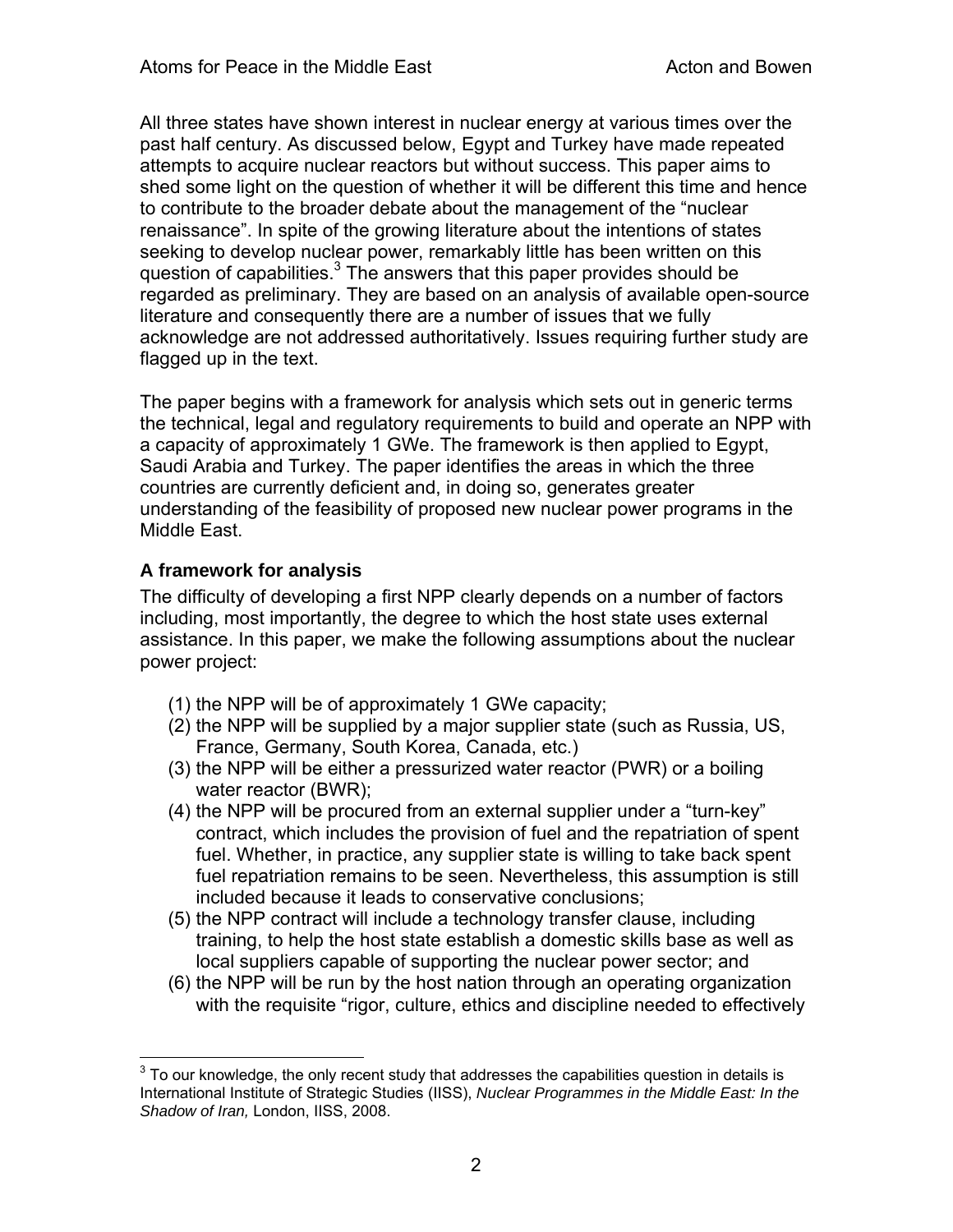manage nuclear power technology with due regard to the associated safety, security and nonproliferation considerations."<sup>4</sup>

This set of assumptions is *not* a prediction about how any given state will choose to develop nuclear power; it is a model that might be adopted and which we utilize here to make the ensuing discussion more concrete. There are, of course, other plausible models. For instance, a state could further reduce the challenge of developing an NPP by contracting out its operation, as well as construction, to an external supplier.

Based on this model, the analytical framework is broken down into the following components: (1) the staffing requirements for the operation and maintenance of the NPP; (2) the legal and regulatory framework for the siting, construction, commissioning, operation and decommissioning of the NPP; (3) the suitability and reliability of the electricity grid for the NPP and its proper and safe operation; and (4) the waste management and decommissioning requirements. The extra requirements imposed by desalination, which has been cited as one possible use for an NPP, have not been included since they are very modest. Typically, for instance, desalination represents "less than 5% of the total plant cost."<sup>5</sup>

The framework is largely based on IAEA guidance. To test whether this guidance is actually reflective of state practice, the framework is illustrated with the case of Slovenia. This country was selected because it has relatively modest national resources and operates just one NPP (a PWR) at Krško (jointly with its neighbor, Croatia). The Westinghouse-supplied reactor is rated at  $\overline{7}30$  MWe gross<sup>6</sup> and the fuel is provided by the supplier.<sup> $7$ </sup> The plant commenced commercial operations in 1983,<sup>8</sup> and as a result of the dissolution of Yugoslavia, the Krško NPP is jointly owned by Slovenia and Croatia with half of the electricity generated going to each country.<sup>9</sup>

# *1. Staffing requirement for the construction and operation of an NPP*

When first contemplating the development of nuclear power, several staffing requirements need to be taken into account. Most obviously there is the need for "a fully staffed nuclear power plant operation, maintenance and technical support

 Andrew Koch, "Yugoslavia's Nuclear Legacy: Should We Worry?" *The Nonproliferation Review*, Vol. 4, No. 3, Spring-Summer 1997, p. 125, *http://cns.miis.edu/pubs/npr/vol04/43/koch43.pdf.* <sup>8</sup>

<sup>8</sup> "Power Reactor Information System," IAEA, http://www.iaea.org/programmes/a2/. Krško Nuclear Power Plant, *Annual Report 2007*, p. 58,

 4 IAEA, *Considerations to Launch a Nuclear Power Programme*, Vienna, 2007, GOV/INF/2007/2/Colour, pp. 7-8, *http://www.iaea.org/NuclearPower/Downloads/Launch\_NPP/07- 11471\_Launch\_NPP.pdf.* 

<sup>&</sup>lt;sup>5</sup> N. Bouzguenda, S. Nisan, M. Albouy, "Financing of an integrated nuclear desalination system in developing countries," *Desalination,* Vol. 205, Nos. 1-3, February 2007, pp. 320. 6

<sup>&</sup>lt;sup>6</sup> "Power Reactor Information System," IAEA, http://www.iaea.org/programmes/a2/.

*http://www.nek.si/uploads/documents/lp\_ang\_2007.pdf;* Irena Mele, "What Can a Country with Small Nuclear Program Learn From Other European Countries?" *Nuclear Engineering and Design*, Vol. 176, Nos. 1-2, November 1997, p. 145.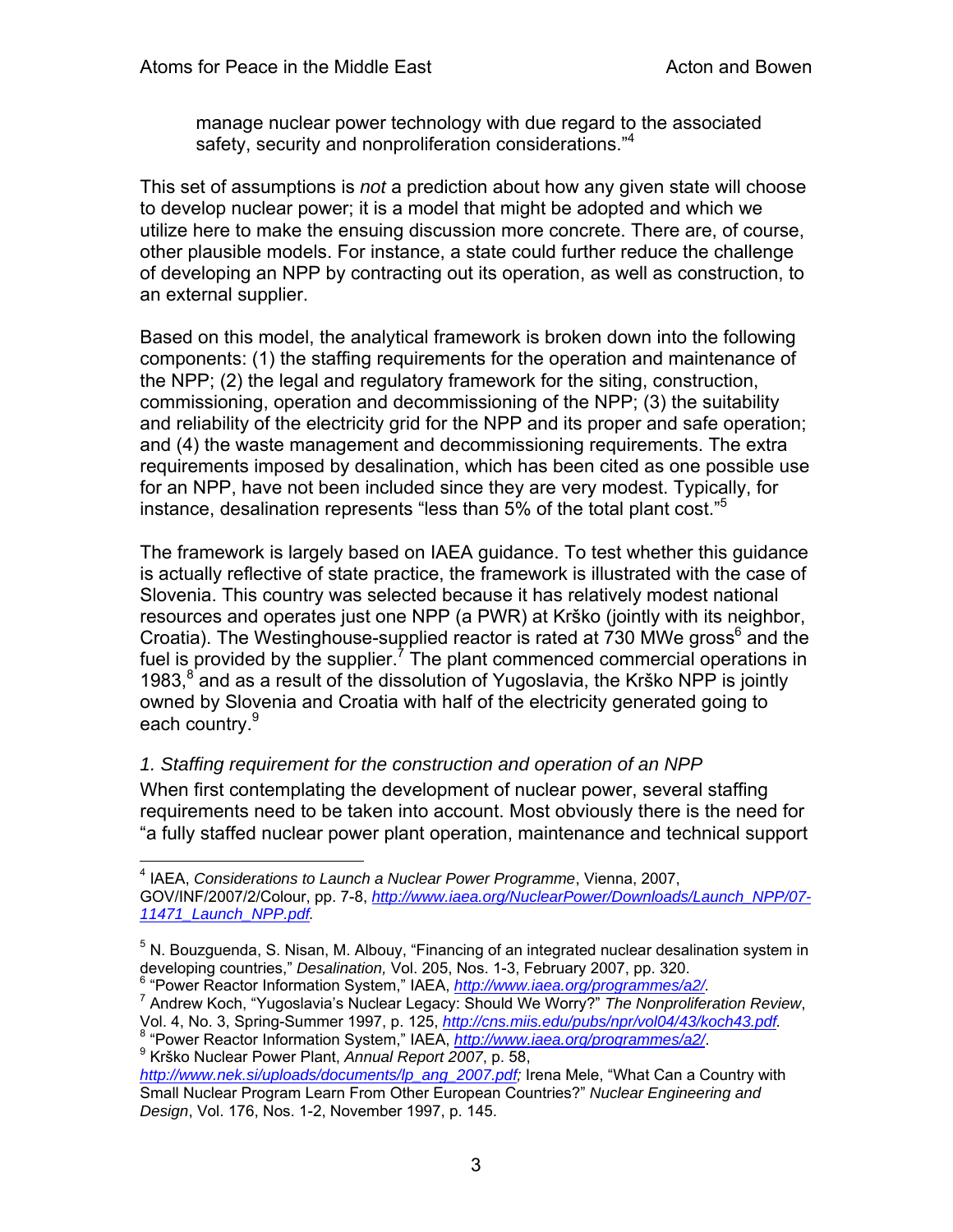organization."10 The IAEA estimates that this requires between 200 and 1,000 staff.<sup>11</sup> Indeed, in 2007 the Krško plant employed 573 staff.<sup>12</sup> It should be noted, however, that a report published by the Office of Technology Assessment in 1993 noted that staffing at "single unit nuclear plants" in the United States increased from an average of about 150 employees to over 1,000" from 1977 to 1990. This expansion in the number of operating personnel occurred partially as a result of larger plants going on line but also because of growing regulatory requirements, among other things.<sup>13</sup> Moreover, it is unlikely that the figure of 1,000 includes the personnel required to refuel and refit nuclear power plants every 12 to 24 months. For example, a July 1975 study notes that the annual refueling operation performed by General Electric at Boston Edison's 690MWe Pilgrim nuclear power plant in Plymouth, MA, took "about six weeks" with GE bringing in about 40 specialized personnel to oversee the work along with a further 80 staff employed by subcontractors to provide assistance.<sup>14</sup> It is quite probable that these numbers have grown since the mid-1970s in part because of expanding regulatory requirements.

In order to operate an NPP in an effective and safe manner the workforce will require technical skills in a range of disciplines including nuclear engineering, instrumentation and control, electrical engineering, mechanical engineering, radiation protection, chemistry, emergency preparedness, refueling and refitting operations and safety analysis and assessment.15 Creating this expertise requires "enhanced educational opportunities for nuclear science and technology." <sup>16</sup> At Krško, for instance, more than one third of the 573 staff have what is described as, "higher, high or university education."<sup>17</sup> On top of the relevant "scientific, engineering and other technical education," NPP staff are usually expected to have "three or more years of specialized training and

 $\overline{a}$ 

<sup>10</sup> IAEA, *Milestones in the Development of a National Infrastructure for Nuclear Power*, IAEA Nuclear Energy Series, NG-G-3.1, IAEA, Vienna, 2007, pp. 41-44, http://wwwpub.iaea.org/MTCD/publications/PDF/Pub1305\_web.pdf. 11 IAEA, *Considerations to Launch a Nuclear Power Programme*, Vienna, 2007,

GOV/INF/2007/2/Colour, pp. 7-8. *http://www.iaea.org/NuclearPower/Downloads/Launch\_NPP/07-*

<sup>&</sup>lt;sup>12</sup> Krško Nuclear Power Plant, *Annual Report 2007*, p. 58,<br>http://www.nek.si/uploads/documents/lp\_ang\_2007.pdf.

<sup>&</sup>lt;sup>13</sup> Aging Nuclear Power Plants: ManagingPlant Life and Decommissioning, Office of Technology Assessment, September 1993, OTA-E-575, pp.91-92.

<sup>14</sup> Alice W. Shurcliff, *Local Economic Impact of Nuclear Power Plants*, July 1975 (No. MIT-EL 75- 005WP) p.2, DSpace, MIT Libraries.

<sup>15</sup> IAEA, *Considerations to Launch a Nuclear Power Programme*, Vienna, 2007, GOV/INF/2007/2/Colour, pp. 7-8*, http://www.iaea.org/NuclearPower/Downloads/Launch\_NPP/07-*

*<sup>11471</sup>\_Launch\_NPP.pdf.* 16 IAEA, *Milestones in the Development of a National Infrastructure for Nuclear Power*, IAEA Nuclear Energy Series, NG-G-3.1, IAEA, Vienna, 2007, pp. 41-44, http://wwwpub.iaea.org/MTCD/publications/PDF/Pub1305\_web.pdf. 17 Krško Nuclear Power Plant, *Annual Report 2007*, p.58,

*http://www.nek.si/uploads/documents/lp\_ang\_2007.pdf.*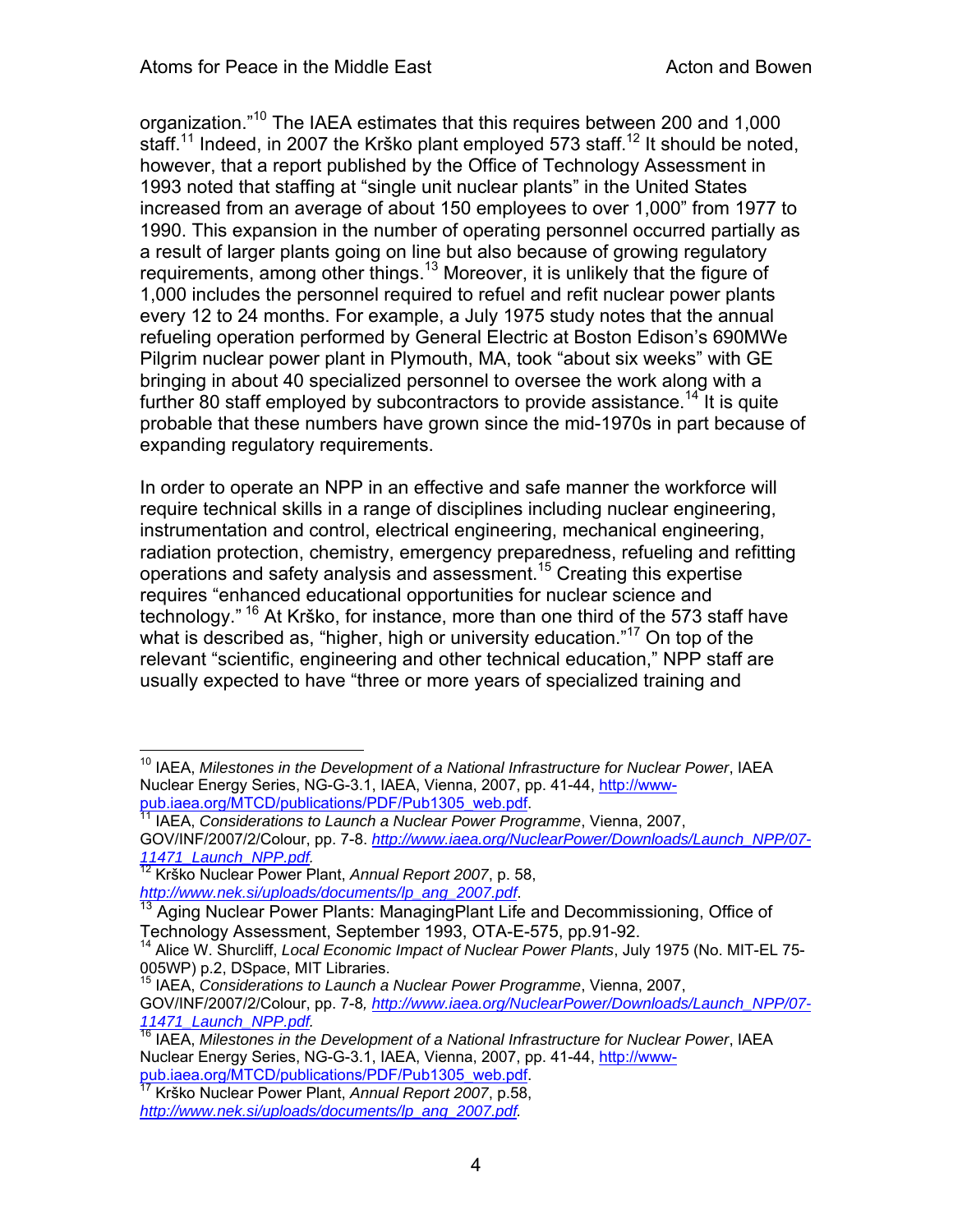experience prior to the initial fuel loading" of the plant.<sup>18</sup> In terms of staffing requirements for the operation of a first NPP, then, a credible plan will require education and training programs to produce the human resource base to ensure that there is 'a continuing flow of qualified people to all areas of the programme...'19

Under our model a great deal of the necessary training and experience is initially provided by the external supplier of the NPP as part of the contract (again, using this assumption leads to conservative conclusions; whether all suppliers are willing and able to provide this level of service in practice remains to be seen.)<sup>20</sup> For reasons of long-term sustainability, however, we also assume that the host state also wants to establish a domestic skills base and local suppliers capable of supporting the NPP in the future. Here, international assistance may also come in useful.<sup>21</sup> In Slovenia, for example, the Krško plant is a member of Westinghouse's Pressurised Water Reactor Owners' Group.<sup>22</sup> It is also a member of the Nuclear Maintenance Experience Exchange (NUMEX) in order to further assist with relevant knowledge transfer.<sup>23</sup> Moreover, to address the challenge of an aging workforce, the IAEA recently participated in a joint mission with the World Association of Nuclear Operators at Krško to capture tacit knowledge from retiring workers. $24$  Based on the available literature it is impossible to assess the effectiveness of these programmes.

## *2. Legal and regulatory requirements*

A country embarking on a nuclear power program needs to establish a comprehensive legislative framework encompassing all issues related to the application of nuclear energy. The framework needs to cover site selection, licensing, commissioning, decommissioning, safety, security, safeguards, transport and liability as well as "the commercial aspects related to the use of

 $\overline{a}$ 18 IAEA, *Considerations to Launch a Nuclear Power Programme*, Vienna, 2007, GOV/INF/2007/2/Colour, pp. 7-8. *http://www.iaea.org/NuclearPower/Downloads/Launch\_NPP/07- 11471\_Launch\_NPP.pdf*. 19 IAEA, *Milestones in the Development of a National Infrastructure for Nuclear Power*, IAEA

Nuclear Energy Series, NG-G-3.1, IAEA, Vienna, 2007, pp. 41-44, http://wwwpub.iaea.org/MTCD/publications/PDF/Pub1305\_web.pdf. <sup>2007</sup><br><sup>20</sup> IAEA, *Milestones in the Development of a National Infrastructure for Nuclear Power*, IAEA

Nuclear Energy Series, NG-G-3.1, IAEA, Vienna, 2007, pp. 41-44, http://wwwpub.iaea.org/MTCD/publications/PDF/Pub1305\_web.pdf. 21 IAEA, *Considerations to Launch a Nuclear Power Programme*, Vienna, 2007,

GOV/INF/2007/2/Colour, pp.7-8. *http://www.iaea.org/NuclearPower/Downloads/Launch\_NPP/07-*

*<sup>11471</sup>\_Launch\_NPP.pdf.* 22 Krško Nuclear Power Plant, *Annual Report 2007*, p. 41<br><sup>22</sup> Krško Nuclear Power Plant, *Annual Report 2007*, p. 41<br>*http://www.nek.si/uploads/documents/lp\_ang\_2007.pdf.* 

*http://www.nek.si/uploads/documents/lp\_ang\_2007.pdf.* 23 Krško Nuclear Power Plant, *Annual Report 2007*, p. 40,

*http://www.nek.si/uploads/documents/lp\_ang\_2007.pdf.* 24 "Nuclear Energy: 21st Century Promise," statement of IAEA Director General Dr. Mohamed ElBaradei, October 10, 2005,

*http://www.iaea.org/NewsCenter/Statements/2005/ebsp2005n014.html*.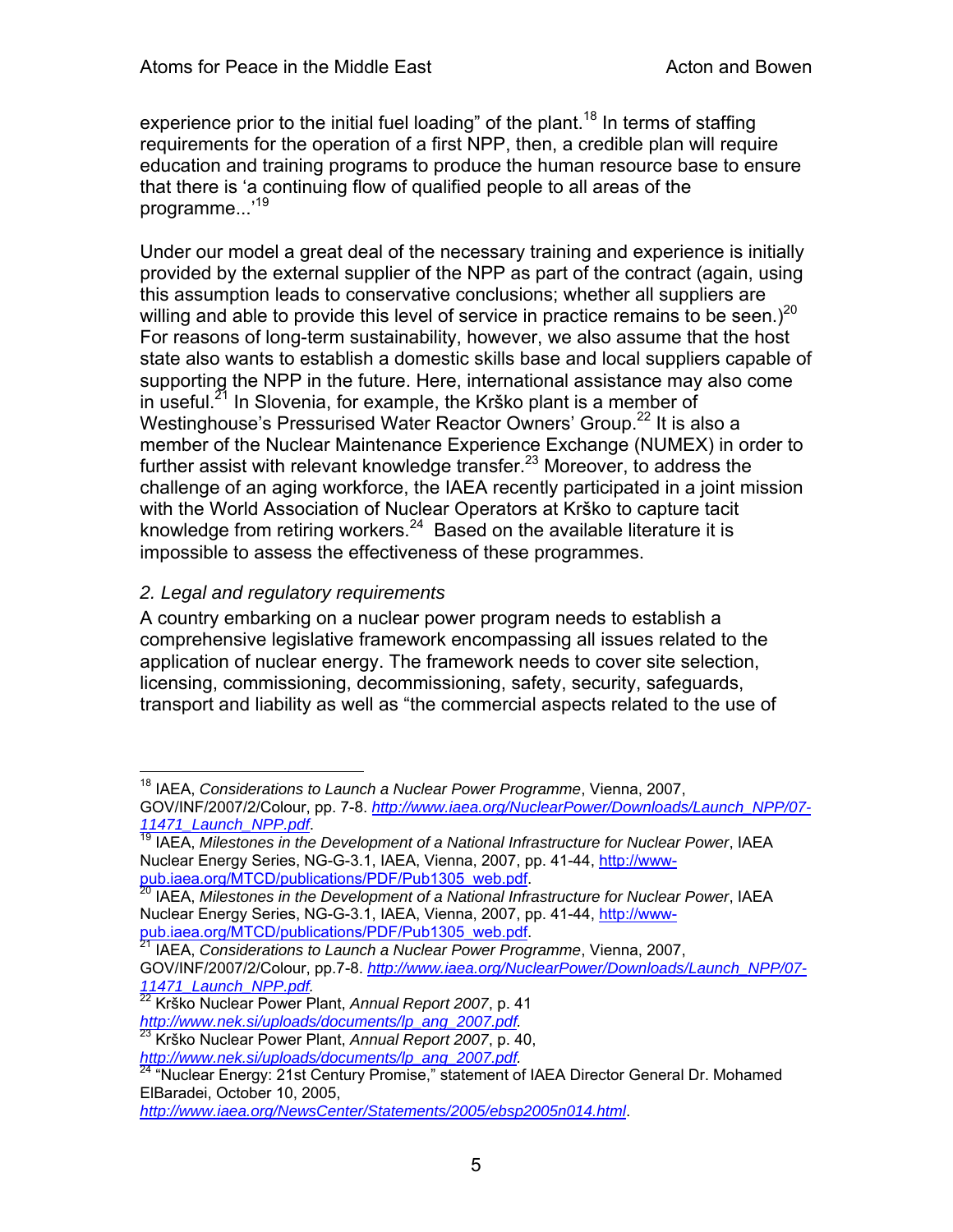nuclear material."25 While the legal frameworks of other countries can be used as a guide there is a need to localize the framework by taking into account the existing constitutional and legislative base of the country, "cultural traditions, scientific, technical and industrial capacities, and financial and human resources<sup>"26</sup>

When planning a new nuclear power program a process needs to be established for the regulatory organization to authorize the siting, commissioning and operation of the NPP. This process can (but does not have to) incorporate an independent safety review of the reactor design—a particularly challenging task. The regulator will also require "the capabilities to plan and implement the review and safety assessment activities of the proposed facility throughout its life. $127$ There is also some "shared functions" including, for example, "emergency preparedness and response, national and international cooperation, dissemination of technical and scientific information, environmental assessment, and communication with the public and other stakeholders.<sup>"28</sup> The regulator should be able to fulfill its mandate in an independent manner with "clear authority and adequate human and financial resources."<sup>29</sup> However, the principal responsibility for the safety of facilities lies with the operating organization.<sup>30</sup>

Legislation covering liability in case of an accident is particularly important but also complex to implement. Liability is discussed in depth in another paper in this volume but one issue worth highlighting here, because it has the potential to significantly affect the development of nuclear power, is the 1997 Convention on Supplementary Compensation for Nuclear Damage (CSC). The CSC links "countries with strong nuclear liability systems… [to] distribute the economic burden among several countries through a system of contributions by the member States in the unlikely event there were another catastrophic nuclear accident."<sup>31</sup> As of May 2008, only four states (Argentina, Morocco, Romania and

<sup>1</sup> 25 IAEA, *Considerations to Launch a Nuclear Power Programme*, Vienna, 2007, GOV/INF/2007/2/Colour, p. 3, *http://www.iaea.org/NuclearPower/Downloads/Launch\_NPP/07-*

*<sup>11471</sup>\_Launch\_NPP.pdf.* 26 "Nuclear Power in Developing Countries", 50th IAEA General Conference, Vienna, Austria, September 18-22, 2006, p.7,<br>http://www.jaea.org/About/Policy/GC/GC50/GC50InfDocuments/English/gc50inf-3-att3\_en.pdf.

*http://www.iaea.org/About/Policy/GC/GC50/GC50InfDocuments/English/gc50inf-3-att3\_en.pdf.* 27 IAEA, *Considerations to Launch a Nuclear Power Programme*, Vienna, 2007,

GOV/INF/2007/2/Colour, pp. 8-9, *http://www.iaea.org/NuclearPower/Downloads/Launch\_NPP/07-*

*<sup>11471</sup>\_Launch\_NPP.pdf.* 28 IAEA, *Considerations to Launch a Nuclear Power Programme*, Vienna, 2007,

GOV/INF/2007/2/Colour, pp. 8-9*, http://www.iaea.org/NuclearPower/Downloads/Launch\_NPP/07-*

<sup>&</sup>lt;sup>29</sup> IAEA, *Considerations to Launch a Nuclear Power Programme*, Vienna, 2007,

GOV/INF/2007/2/Colour, pp. 8-9, *http://www.iaea.org/NuclearPower/Downloads/Launch\_NPP/07- 11471\_Launch\_NPP.pdf*. 30 "Nuclear Power in Developing Countries", 50th IAEA General Conference, Vienna, Austria,

September 18-22, 2006, p. 7,<br>http://www.iaea.org/About/Policy/GC/GC50/GC50InfDocuments/English/gc50inf-3-att3\_en.pdf.

http://www.iaea.org/About/GC-Containt-Containt-31 Omer F. Brown II and Nathalie L. J. T. Horbach, "Nuclear Liability: A Continuing Impediment To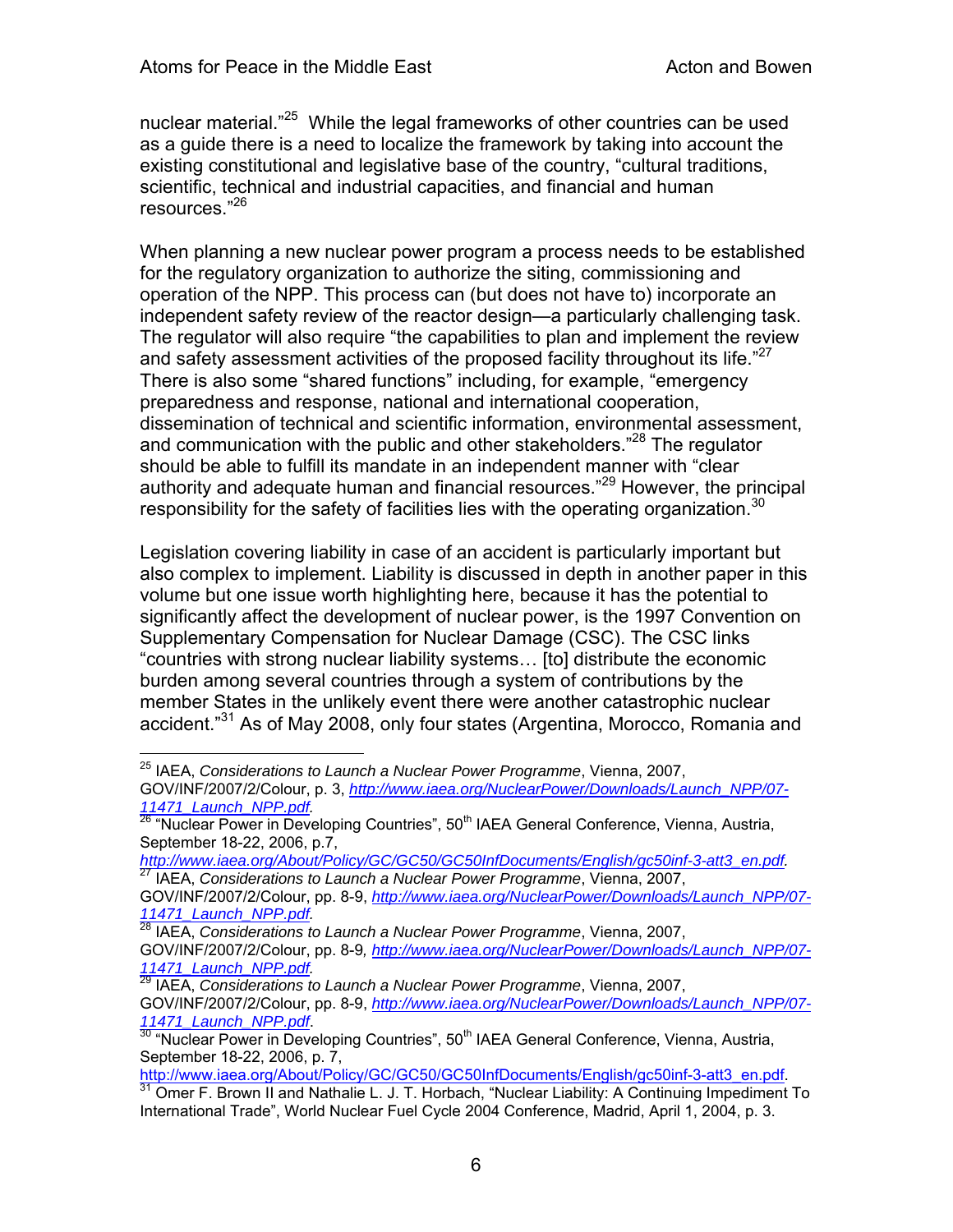the US) had the ratified the convention and it had not yet entered into force. $32$ However, US nuclear firms have made it clear that they will not trade with states that have not adopted the CSC. $^{33}$  In contrast, French and Russian firms probably will. Preparing and implementing liability legislation is a significant challenge for a regulator but does affect the nuclear assistance that states can receive.

Based on an examination of existing national regulatory structures, the IAEA estimates that a nuclear regulatory organization comprising "30–50 staff members would be necessary for starting the implementation of a nuclear power plant programme."34 It is important that "the technical training, knowledge and capabilities" of these employees is "adequate for competent interaction with the owner/operator, supplier organizations and consultants."<sup>35</sup> External help is generally available to develop the required human resources.

The Slovenian regulator, the Slovenian Nuclear Safety Administration (SNSA) employed 34 people in 1999 comprising engineers, physicists and other technical and administrative staff.<sup>36</sup> Croatia's State Office for Nuclear Safety commenced work on 1 June 2005.<sup>37</sup> As of 29 March 2007, 12 of the Office's 18 staff positions had been filled.<sup>38</sup> This makes a total of 52 staff devoted to the regulation of nuclear safety in both countries although it does not appear that staff from Croatia's State Office for Nuclear Safety are connected to the Krško plant. Interestingly, whether the figure is 34 or 52 staff this appears to be relatively staff heavy when only one nuclear power plant is involved. In the United Kingdom, for example, some 250 staff work in the safety activities of the Nuclear Directorate in the Health and Safety Executive (HSE) which regulates the country's nuclear industry; three fifths of this figure are technical staff.<sup>39</sup> The HSE is responsible for regulating nuclear safety at 10 nuclear power plants (19 reactors in total) as well

 $\overline{a}$  $32$  'United States Begins Push for Wider CSC Ratification', United States Mission to International Organizations in Vienna, May 28, 2007, *http://vienna.usmission.gov/08-05-21\_csc/*. 33 Henry Sokolski, "The U.S.-Russia Nuclear Cooperation Agreement: The Case for

Conditioning," testimony to the US House of Representatives Committee on Foreign Affairs, June 12, 2008, *http://foreignaffairs.house.gov/110/sok061208.pdf*.

<sup>&</sup>lt;sup>34</sup> IAEA, *Considerations to Launch a Nuclear Power Programme*, Vienna, 2007,

GOV/INF/2007/2/Colour, pp. 8-9, *http://www.iaea.org/NuclearPower/Downloads/Launch\_NPP/07-*

*<sup>11471</sup>\_Launch\_NPP.pdf.* 35 IAEA, *Milestones in the Development of a National Infrastructure for Nuclear Power*, IAEA Nuclear Energy Series, NG-G-3.1, IAEA, Vienna, 2007, pp. 34-47, http://www-

pub.iaea.org/MTCD/publications/PDF/Pub1305\_web.pdf. 36 "Number of Staff of the SNSA," in IAEA, *Report of the International Regulatory Review Team (IRRT) to Slovenia,* 1999, Appendix III,

<sup>&</sup>lt;sup>37</sup> Statement by the Head of Croatian Delegation Mr. Matjaž Prah, Director of the State Office for Nuclear Safety, to the 49th General Conference of the IAEA, September 2005<br>(http://www.iaea.org/About/Policy/GC/GC49/Statements/croatia.pdf)

Screening report Croatia: Chapter 15 – Energy, European Commission, 29 March 2007 (http://ec.europa.eu/enlargement/pdf/croatia/screening\_reports/screening\_report\_15\_hr\_internet\_

en.pdf)<br><sup>39</sup> 'Nuclear Directorate-Who we are', Nuclear Directorate, UK Health and Safety Executive (http://www.hse.gov.uk/nuclear/nsd1.htm#staff)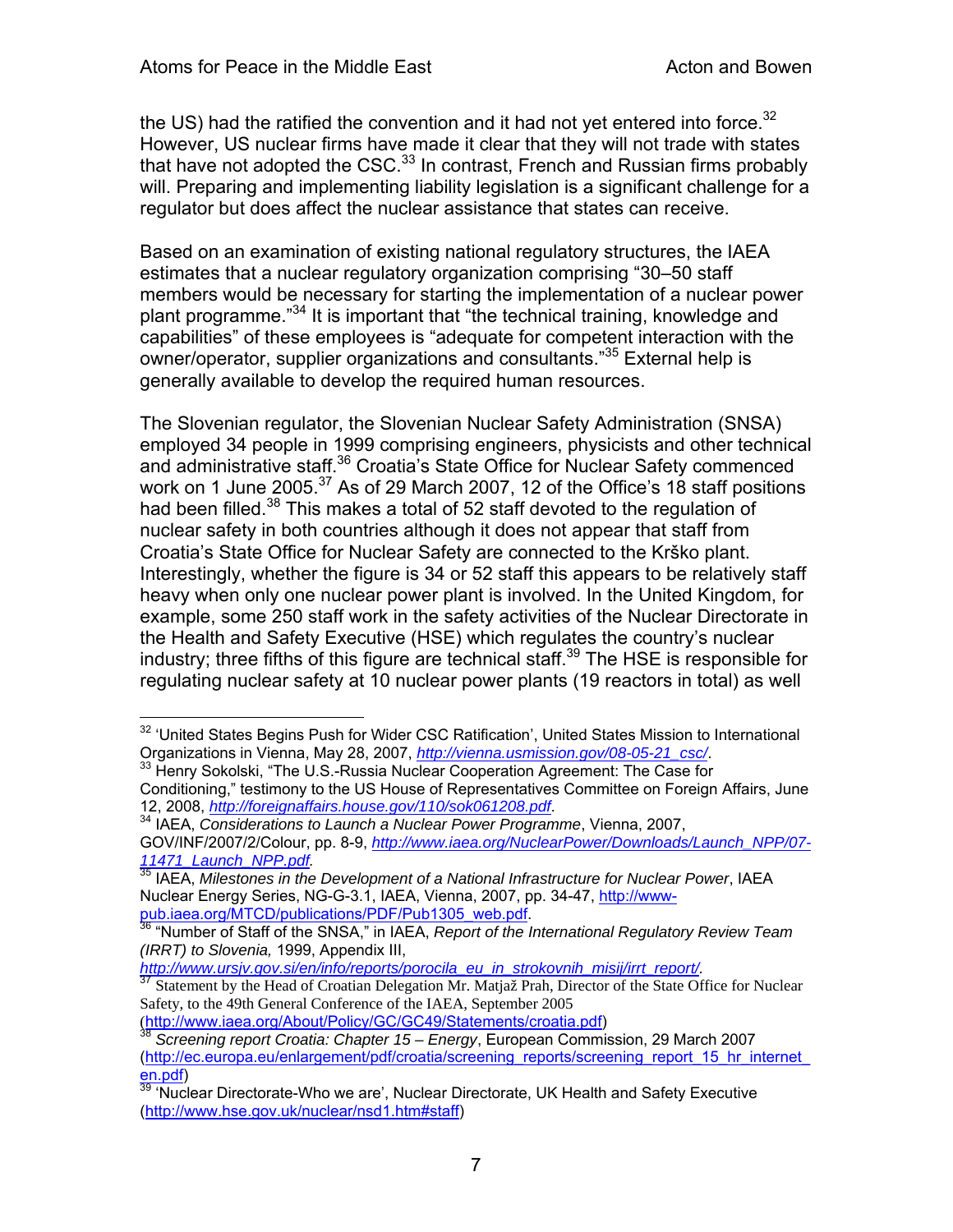as conversion, fuel fabrication, enrichment and reprocessing facilities at Springfields (conversion, fuel fabrication), Capenhurst (enrichment) and Sellafield (reprocessing, MOX fuel fabrication).

The SNSA's budget 1999 was €1.4 million.<sup>40</sup> As a result of purchasing an American NPP, Slovenia has acquired a good knowledge of American regulations and benefits from the US training regime; SNSA inspectors are trained at the US Nuclear Regulatory Commission and the SNSA receives information on modifications to NRC regulations when they are implemented.<sup>41</sup> The Slovenian experience would suggest, therefore, that the choice of country from which to buy an NPP should not be seen as related solely to initial design and construction characteristics, but rather as a long-term partnership including the emulation of that country's regulatory standards. However, the extent to which different suppliers are willing and able to offer this degree of cooperation is an open question.

#### *3. Electrical grid requirements*

A country's existing and planned electrical grid must also be taken into account when contemplating the initiation of a nuclear power program. The main issues in this respect include whether the grid is stable and large enough to absorb the planned output from the NPP, and whether it is sufficiently reliable to ensure the steady and safe operation of the plant. It is generally accepted that an individual power plant should not constitute over 5-10% of a grid's total installed capacity.<sup>42</sup> Moreover, it is also necessary to have two independent, reliable sources of electricity for the plant to assure the continued operation of the reactor control systems. This could turn out to be a particular challenge for developing countries, even those with large electricity grids.

A major problem with electrical grids in many developing countries is that they are both small and unreliable. In such circumstances any serious effort to launch a nuclear power program requires a plan to improve the grid's reliability. It also entails a plan to increase the grid's size or to opt for a smaller NPP (although for the purposes of this paper we assume the former).<sup>43</sup> The grid size could be

*International Regulatory Review Team (IRRT) to Slovenia,* 1999, Section 3, *http://www.ursjv.gov.si/en/info/reports/porocila\_eu\_in\_strokovnih\_misij/irrt\_report/*; Slovenian

<sup>42</sup> This requirement is based on two factors. First, NPPs "are most efficiently run as base load generation and the dispatching of their full capacity should be possible." Moreover, nuclear safety necessitates a reliable and independent (off-site) electricity supply. IAEA, *Milestones in the Development of a National Infrastructure for Nuclear Power*, IAEA Nuclear Energy Series, NG-G-3.1, IAEA, Vienna, 2007, pp. 39-41, *http://www-*

 $\overline{a}$  $^{40}$  V. Ranguelova and L. Matteocci, "Legislative and Governmental Responsibilities," in IAEA, *Report of the International Regulatory Review Team (IRRT) to Slovenia, 1999, Section 1, http://www.ursjv.gov.si/en/info/reports/porocila\_eu\_in\_strokovnih\_misij/irrt\_report/.* 41 V. Ranguelova and L. Matteocci, "Organization of the Regulatory Body," in IAEA, *Report of the* 

*pub.iaea.org/MTCD/publications/PDF/Pub1305\_web.pdf*. 43 The IAEA notes that, 'there are many designs for small and medium sized reactors (SMRs), some of which are likely to become available commercially within the next ten years, that could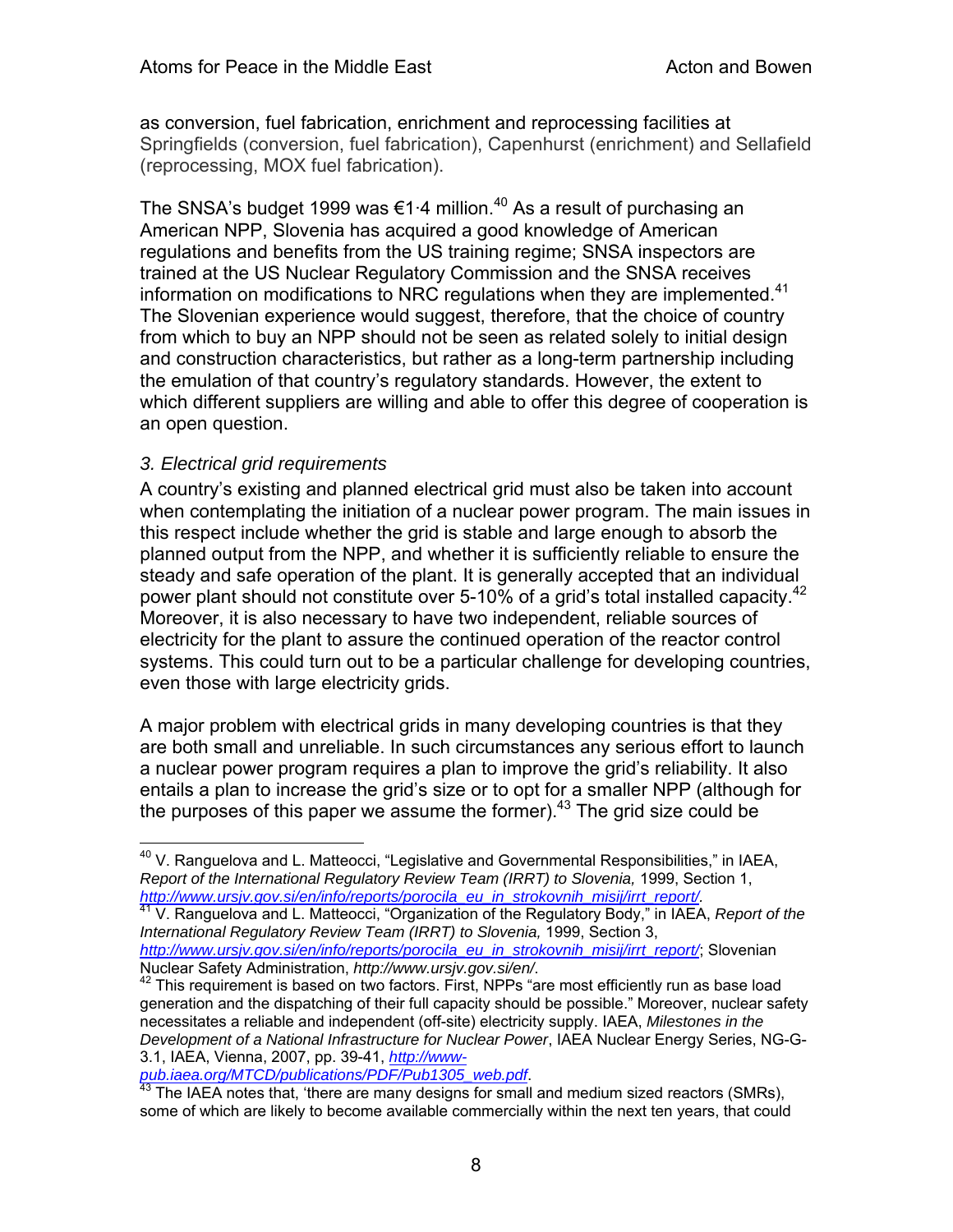increased by domestic expansion or integration with grids in neighbouring countries or on a wider regional basis. By integrating at the regional level the resultant grid is likely to be significantly larger than a national system and probably more reliable as a result.<sup>44</sup>

Slovenia offers an interesting example. The Krško plant generates 40% of the total electricity produced in Slovenia.<sup>45</sup> On face value this figure would suggest that Krško's contribution to the national grid is well above the level recommended by the IAEA. However, Slovenia is connected to the Union for the Coordination of Transmission of Electricity (UCTE) grid. Indeed, Krško reportedly plays a significant role in stabilizing voltages for UCTE as a whole. $46$ 

#### *4. Waste management and decommissioning requirements*

Any politically-acceptable plan to initiate a nuclear power program needs to account for waste management and decommissioning. In terms of high-level radioactive waste, one of the key assumptions highlighted earlier is that the external supplier is responsible for repatriating spent fuel (after a period of initial storage in proximity to the NPP). This requires only the construction of interim storage for spent fuel, not a long-term repository. An agreement with the external supplier to repatriate spent fuel obviously lessens the disposal demands on the recipient and generates international confidence in non-proliferation. The alternative to the repatriation of high-level waste is the construction of a national disposal site which "for a small nuclear programme could be prohibitively expensive".<sup>47</sup>

The quantity of low-level waste (LLW) produced by a nuclear reactor is highly dependent on the type of reactor and the way that waste is treated. For instance, in 1979, typical annual disposal volumes for LLW from commercial light water

 be more readily incorporated in a small grid. SMRs do not benefit from economies of scale, but lend themselves to a number of alternative approaches to reducing unit costs: system simplification, component modularisation, factory fabrication and direct site installation, the possibility of staggered construction of multiple modules, and standardization and construction in series'. "Nuclear Power in Developing Countries", 50th IAEA General Conference, Vienna, Austria, September 18-22, 2006, p.9,

*http://www.iaea.org/About/Policy/GC/GC50/GC50InfDocuments/English/gc50inf-3-att3\_en.pdf.* 44 See: "Milestones in the Development of a National Infrastructure for Nuclear Power," *IAEA* 

*Nuclear - Energy Series No. NG-G-3.1*, IAEA, Vienna, 2007, pp.39-41; "Nuclear Power in Developing Countries", 50th IAEA General Conference, Vienna, Austria, September 18-22, 2006, p.9. *http://www.iaea.org/About/Policy/GC/GC50/GC50InfDocuments/English/gc50inf-3-*

September 18-22, 2006, p.10.

*http://www.iaea.org/About/Policy/GC/GC50/GC50InfDocuments/English/gc50inf-3-att3\_en.pdf.*

*att3\_en.pdf.* 45 Krško Nuclear Power Plant, *http://www.nek.si/en/about\_nek/production/*; "Krsko Uprates to 2000MWt," Westinghouse Electric Company, *Westinghouse World View*, August 2002, p.10, http://www.westinghousenuclear.com/docs/news\_room/worldview0802.pdf.<br><sup>46</sup> Krško Nuclear Power Plant (NEK), http://www.nek.si/en/about\_nek/production/.<br><sup>47</sup> "Nuclear Power in Developing Countries", 50<sup>th</sup> IAEA General Confe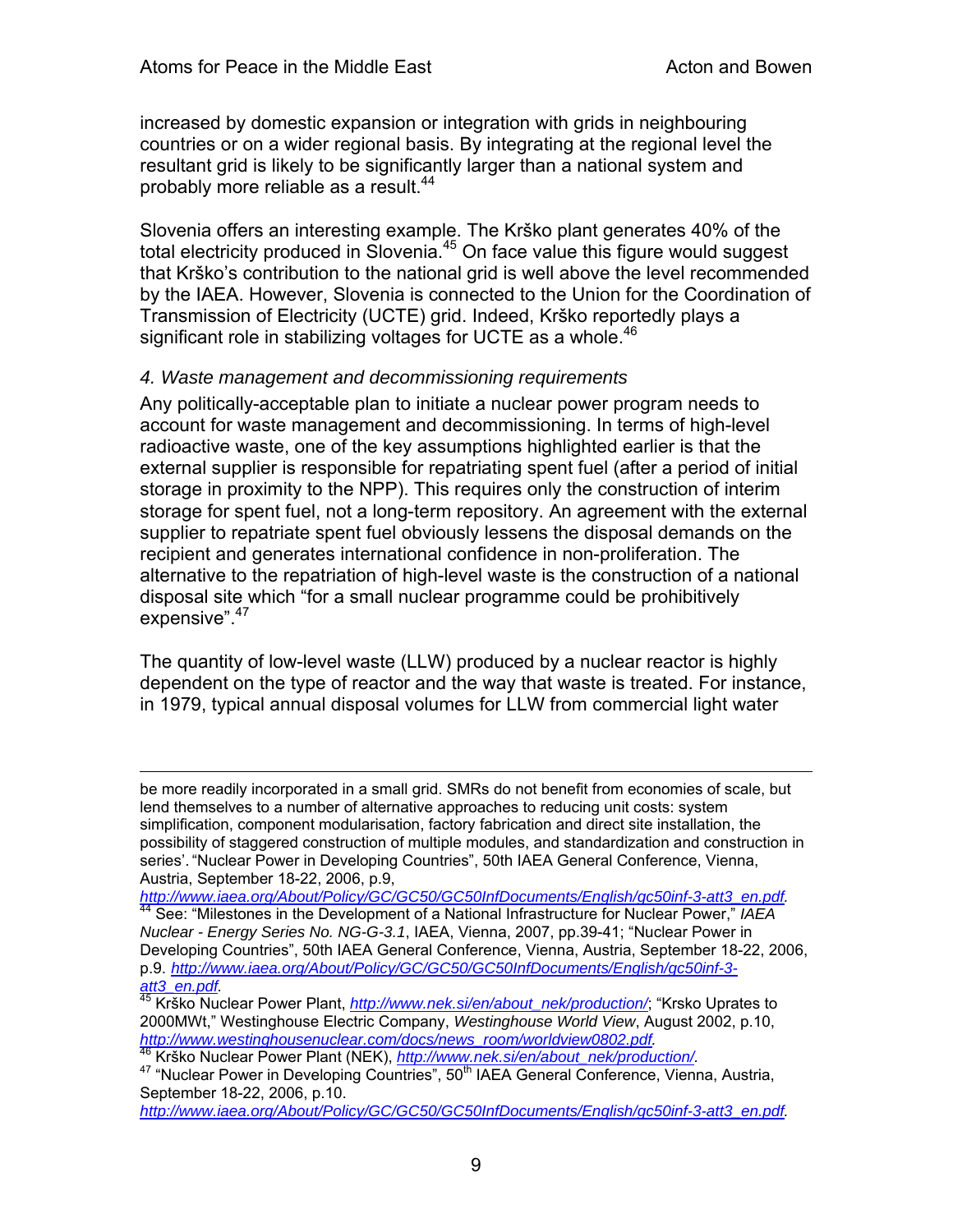reactors were in the range of 500-1,500  $m^{3.48}$  Since then Western reactors have typically reduced disposal volumes by "at least an order of magnitude," whereas disposal volumes from Russian VVER reactors have remained essentially unchanged.<sup>49</sup> In the United States in 1997, for instance, the average disposal volume per reactor was about 55  $m^3$ .<sup>50</sup> A state has to develop a repository for the final disposal of this LLW, which it would presumably handle "in accordance with the procedures that have been established for the management of existing radioactive materials, such as radioactive sources and radioactive waste generated by medical use of radioactive substances."<sup>51</sup>

Planning for the decommissioning of an NPP should be integral to the process of developing it. This involves planning for the clean up of all radioactivity associated with the NPP as well as its dismantling. While some 99% of the radioactivity is associated with spent fuel, the remainder involves "surface contamination of plant" and radioactivity from "'activation products' such as steel components that have long been exposed to neutron irradiation."52 About 6,200 t of radioactive material can be expected to result from the decommissioning of a 1 GWe PWR.<sup>53</sup> This requires a suitable site for final disposition.

One important reason for planning for decommissioning in advance is so that a country is able to opt for pre-payment by, for example, depositing money "in a separate account to cover decommissioning costs even before the plant begins operation."54 Alternatively, as in the United States, an "external sinking fund (Nuclear Power Levy)" is the preferred method which "is built up over the years from a percentage of the electricity rates charged to consumers."<sup>55</sup>

 $\overline{a}$ 48 IAEA, *Improvements of Radioactive Waste Management at WWER Nuclear Power Plants*, TECDOC-1492, IAEA, Vienna, 2006, p. 28, *http://www-*

*pub.iaea.org/MTCD/publications/PDF/te\_1492\_web.pdf*. 49 IAEA, *Improvements of Radioactive Waste Management at WWER Nuclear Power Plants*, TECDOC-1492, IAEA, Vienna, 2006, p. 28, *http://www-*

*pub.iaea.org/MTCD/publications/PDF/te\_1492\_web.pdf*. 50 Calculated from data in Ronald L. Fuchs, *1997 State-by-State Assessment of Low-Level Radioactive Wastes Received at Commercial Disposal Sites*, DOE/LLW-247, US Department of Energy, 1998, *http://www.osti.gov/bridge/servlets/purl/5310-trA182/webviewable/5310.PDF*.<br><sup>51</sup> "Nuclear Power in Developing Countries", 50<sup>th</sup> IAEA General Conference, Vienna, Austria,

September 18-22, 2006, pp.11-12,

*http://www.iaea.org/About/Policy/GC/GC50/GC50InfDocuments/English/gc50inf-3-att3\_en.pdf.* 52 "Decommissioning Nuclear Facilities," World Nuclear Association, December 2007*, http://www.world-nuclear.org/info/inf19.html.* 53 Calculated from IAEA, *Managing Low Radioactivity Material from the Decommissioning of* 

*Nuclear Facilities*, Technical Report Series, No. 462, IAEA, Vienna, 2008, p. 11, *http://wwwpub.iaea.org/MTCD/publications/PDF/trs462\_web.pdf.* 54 "Decommissioning Nuclear Facilities," World Nuclear Association, December 2007*,* 

*http://www.world-nuclear.org/info/inf19.html.* 55 "Decommissioning Nuclear Facilities," World Nuclear Association, December 2007*,* 

*http://www.world-nuclear.org/info/inf19.html.*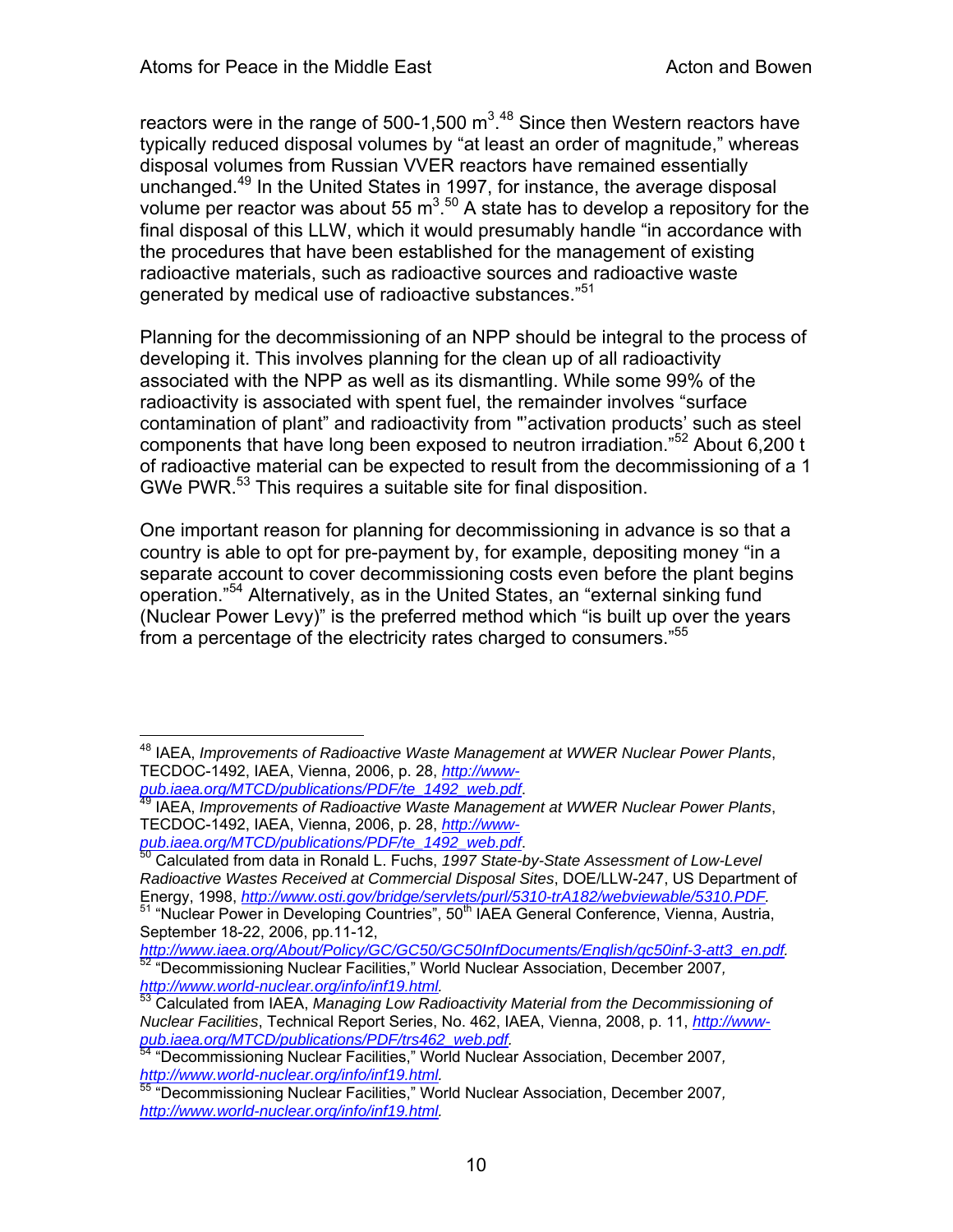In the Slovenian context responsibility for waste disposal and decommissioning is shared between Slovenia and Croatia.<sup>56</sup> Like many other countries there is a debate in Slovenia over what to do with Krško's high level waste as the deal to supply the reactor did not include provisions for the repatriation of spent fuel.<sup>57</sup> Krško's waste and spent fuel is stored at the plant itself and existing capacity is reported to be sufficient until 2023.<sup>58</sup> On the decommissioning front, the Croatian government drafted a plan in September 2007 to set up a fund of €350 million for the dismantling of the Krško NPP to be funded equally by Croatian and the Slovenian governments.59 Depending on the method of decommissioning Krško, roughly half the costs are attributable to spent fuel management.<sup>60</sup> While the Slovenian and Croation governments are obviously planning for the decommissioning of the plant, it would appear that the issue of long-term waste disposal has yet to be resolved, which illustrates the importance of factoring this in at the very outset of the planning stages.

## **Planned nuclear power programs in Egypt, Turkey and Saudi Arabia**

Having set out a framework for examining the technical and regulatory requirements for the development of an NPP, we proceed to examine what it indicates about the challenges that Egypt, Turkey and Saudi Arabia need to confront. It is informative to begin by providing some background on each of the country's nuclear programs and ambitions.

# *Egypt*

Egypt has had an interest in developing nuclear power since the 1960s. It entered into numerous sets of negotiations and even signed contracts for the provision of nuclear reactors with, amongst others, Siemens and Westinghouse but without any significant results.<sup>61</sup> In September 2006, however, the Egyptian government announced that it was reinvigorating its civil nuclear power program.

 $\overline{a}$ 56 "Yugoslavia Nuclear Chronology 1947-2007," Nuclear Threat Initiative, November 2007,

*http://www.nti.org/e\_research/profiles/Yugoslavia/Nuclear/3994\_3995.html.* 57 Irena Mele, "What Can a Country with Small Nuclear Program Learn From Other European Countries?" Nuclear Engineering and Design, Vol. 176, Issu

<sup>&</sup>lt;sup>58</sup> Milena Cernilogar Radež, "Slovenia: The Positive Present and Future of Nuclear," European *Nuclear Society e-news,* Issue 12, Spring 2006*, http://www.euronuclear.org/e-news/e-news-12/nuclear-field-in-slovenia-print.htm*; Slovenian Nuclear Safety Administration, "Republic of Slovenia National Report on Fulfilment of the Obligations of the Convention on Nuclear Safety: The First Slovenian Report in Accordance with Article 5, August 1998,"

*http://www.ursjv.gov.si/index.php?id=5464&type=98*. 59 "Government Drafts Bill on Fund for Dismantling Krsko Nuke," Government of the Republic of Croatia, September 7, 2007,

*http://www.vlada.hr/en/naslovnica/novosti\_i\_najave/2007/rujan/vlada\_predlozila\_zakon\_o\_fondu\_*

za\_ne\_krsko.<br><sup>60</sup> "Program of NPP Krško Decommissioning and SF & LILW Disposal: Executive Summary" in Republic of Croatia, *National Report on Implementation of the Obligations Under the Joint Convention on the Safety of Spent Fuel Management and on the Safety of Radioactive Waste Management (2<sup>nd</sup> Report*), Republic of Croatia, Zagreb, 2005,<br>http://www.dzns.hr/\_download/repository/JointConReport2-final.pdf.

http://www.dzans.hr/2012.hr/2012.hr/download/reportances.hr/addies (IISS), *Nuclear Programmes in the Middle East: In the Shadow of Iran,* London, IISS, 2008, pp. 17—23.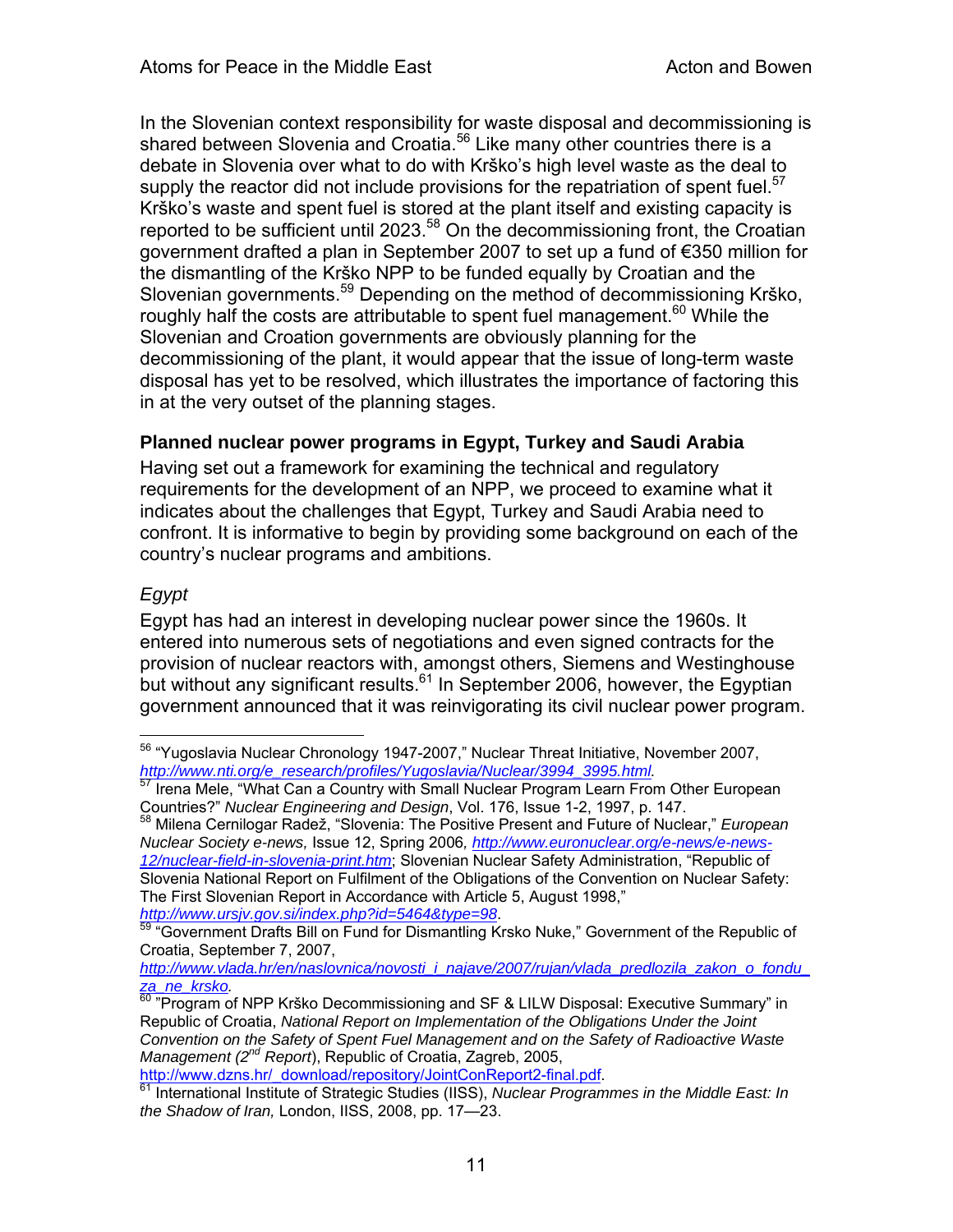Currently the country's power requirements are fulfilled largely by oil and gas but Egypt has been experiencing supply shortages at a time of rapidly increasing demand. The Energy and Electricity Minister Hassan Younis stated in March 2007 that under current projections Egypt will build "10 nuclear-powered electricity-generating stations across the country".<sup>62</sup> El Dabba is reported to be the location for the first NPP.<sup>63</sup> Several countries have recently said they would work with Egypt in the context of providing the technology and materials to launch a nuclear power program. These include Canada, China, France, Germany, Russia, South Korea and the United States.

#### *Saudi Arabia*

Saudi Arabia is perceived to be the prime motivator of the announcement by the Gulf Cooperation Council (GCC) states in December 2006 that the organization is launching a "joint programme in nuclear technology for peaceful purposes, according to international standards and arrangements".<sup>64</sup> Their reported plan is to start developing a first joint NPP by 2009—a target that is certain not be met. The United Arab Emirates appears to have made the most progress so far of any of the GCC states and recently published a white paper on nuclear energy which "renounc[ed] any intention to develop a domestic enrichment and reprocessing capability."65 For its part, Saudi Arabia has demonstrated an interest in developing a nuclear power capability since the 1970s and this has been motivated, in part at least, by its potential application in the field of desalination.<sup>66</sup> Several NPP supplier countries have offered their services to the GCC as a whole as well as to individual members. In addition to a commitment from the IAEA to provide technical expertise, Saudi Arabia has received offers of assistance from Russia, France and the United States.

A "US-Saudi Memorandum of Understanding (MOU) on Civil Nuclear Energy Cooperation" signed in May 2008 commits the United States to "assist the Kingdom of Saudi Arabia to develop civilian nuclear energy for use in medicine, industry, and power generation and will help in development of both the human and infrastructure resources in accordance with evolving International Atomic

<sup>1</sup> 62 "Minister: Egypt Peaceful Nuclear Programme Receives World-wide Acclaim," *MENA*, 15 March 2007 (OSC document GMP20070315950037).

 $63$  "Egypt unveils nuclear power plan," BBC News Online, September 25, 2006,

*http://news.bbc.co.uk/1/hi/world/middle\_east/5376860.stm*. 64 William J. Broad and David E. Sanger, "With an eye on Iran, rivals also want nuclear power," *New York Times*, April 15, 2007,

*http://www.nytimes.com/2007/04/15/world/middleeast/15sunnis.html;* "Summit Ends with Call for N-Capability," *Times of Oman*, December 11, 2006.

<sup>65</sup> UAE, *Policy of the United Arab Emirates on the Evaluation and Potential Development of Peaceful Nuclear Energy*, p. 9,

*http://mofa.gov.ae/pdf/UAE\_Policy\_Nuclear\_Energy\_ENGLISH\_E.pdf.* 66 Wyn Q. Bowen and Joanna Kidd, "The Nuclear Capabilities and Ambitions of Iran's Neighbors," in Patrick Clawson and Henry Sokolski (eds.), *Getting Ready for a Nuclear Iran*, Strategic Studies Institute, Carlisle, PA, pp. 56-57, http://www.npecweb.org/Books/Book051109GettingReadyIran.pdf.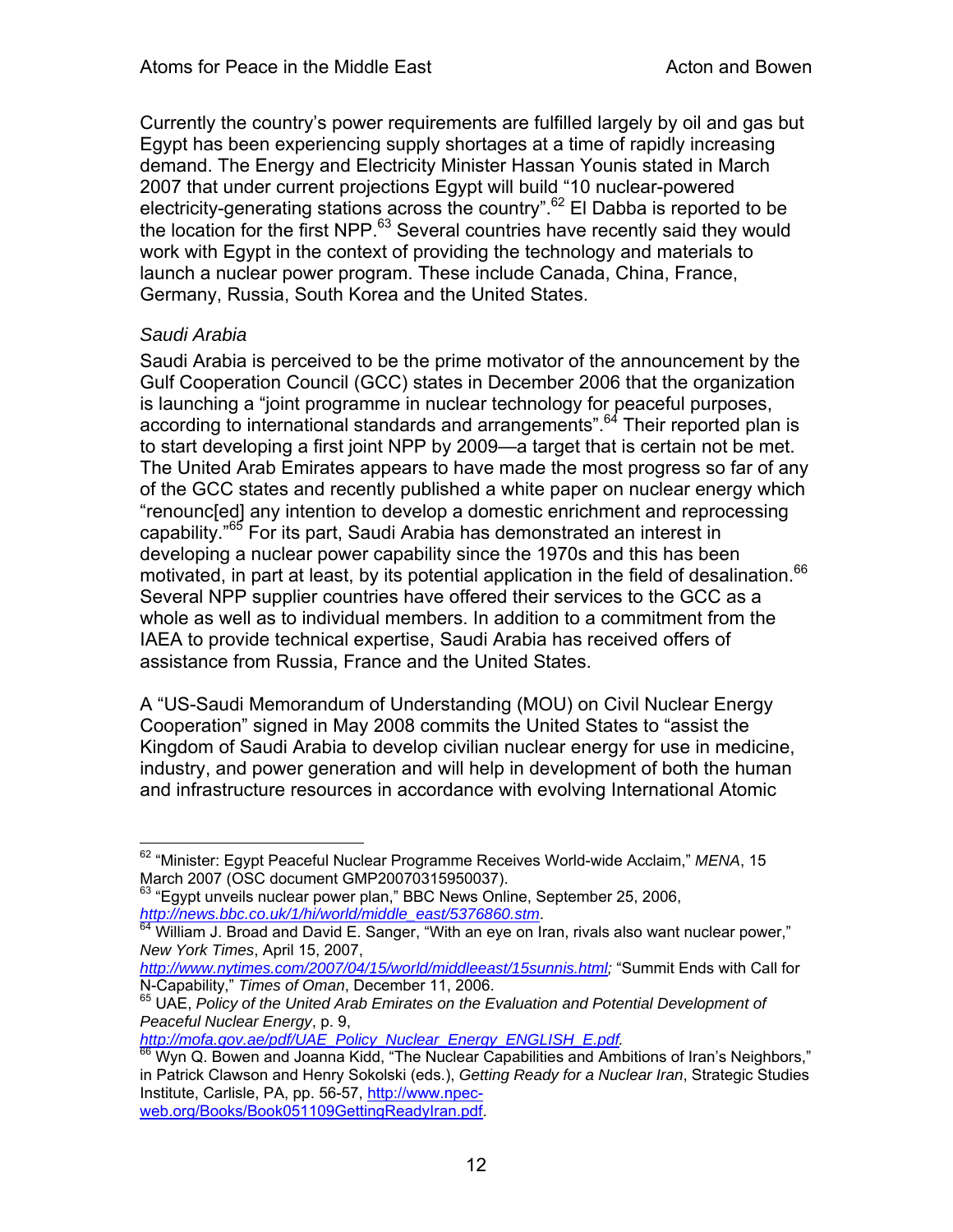Energy Agency guidance and standards."67 Under the MOU, Saudi Arabia also "stated its intent to rely on international markets for nuclear fuel and to not pursue sensitive nuclear technologies, which stands in direct contrast to the actions of Iran." In doing so, Riyadh has committed itself not to develop uranium enrichment and plutonium reprocessing capabilities if it accepts US assistance. This commitment is not binding if Saudi Arabia opts not to receive American assistance and deals with other suppliers instead (indeed, some have questioned the likelihood of the US insisting upon this condition being written into a reactor procurement contract).

## *Turkey*

Like Egypt, Turkey has tried on multiple previous occasions to develop nuclear power. These attempts have failed because of the economic costs involved as well as environmental, safety and proliferation concerns.<sup>68</sup> Today, Turkey is a net energy importer and nuclear power again appears attractive given that its electricity consumption is increasing at a time of rising energy prices. In March 2008 Turkey issued a tender calling for bids to construct the country's first NPP at Akkuyu on the Mediterranean coast. Potential technology suppliers for Turkey's renewed program include South Korea, Canada, Germany, and the United States.

## **Staffing requirements for the construction and operation of an NPP**

## *Research rectors*

Research reactors are very useful for training a workforce in most—if not all skills that are needed for an NPP. Although research reactor staff require additional training before being able to operate a power reactor, they are nonetheless among the most usefully-skilled personnel in a state constructing its first NPP.

From this perspective, the best prepared state is Egypt, which has two research reactors: the ETRR-1 (a 2 MWt Russian-supplied tank-type reactor) and the ETRR-2 (an Argentine supplied 22 MWt pool-type reactor).69 In particular, as a relatively high-powered research reactor the ETRR-2 is especially relevant for training power reactor operators.<sup>70</sup> Nevertheless, given that between them,

 $\overline{a}$  $67$  "U.S.-Saudi Arabia Memorandum of Understanding on Nuclear Energy Cooperation," US State

Department, May 16, 2008, *http://www.state.gov/r/pa/prs/ps/2008/may/104961.htm.* 68 Erkan Erdogdu, "Nuclear power in open energy markets: A case study of Turkey," *Energy Policy, Vol. 23, No. 5, 2007, pp. 3069-3070;* <sup>68</sup> Wyn Q. Bowen and Joanna Kidd, "The Nuclear Capabilities and Ambitions of Iran's Neighbors," in Patrick Clawson and Henry Sokolski (eds.), *Getting Ready for a Nuclear Iran*, Strategic Studies Institute, Carlisle, PA, p. 68, http://www.npecweb.org/Books/Book051109GettingReadyIran.pdf; IISS, *Nuclear Programmes in the Middle East:* 

*In the Shadow of Iran, 2008, 2008, 2008, P. Research Reactor Database, IAEA, http://www.iaea.org/worldatom/rrdb*; "Research Reactor Details - ETRR-2," Research Reactor

Database, IAEA, *http://www.iaea.org/worldatom/rrdb.* 70 H.-J. Roegler, "Training at Research Reactors: Requirements, Features, Constraints" in IAEA, *Utilization Related Design Features of Research Reactors: A Compendium*, Technical Report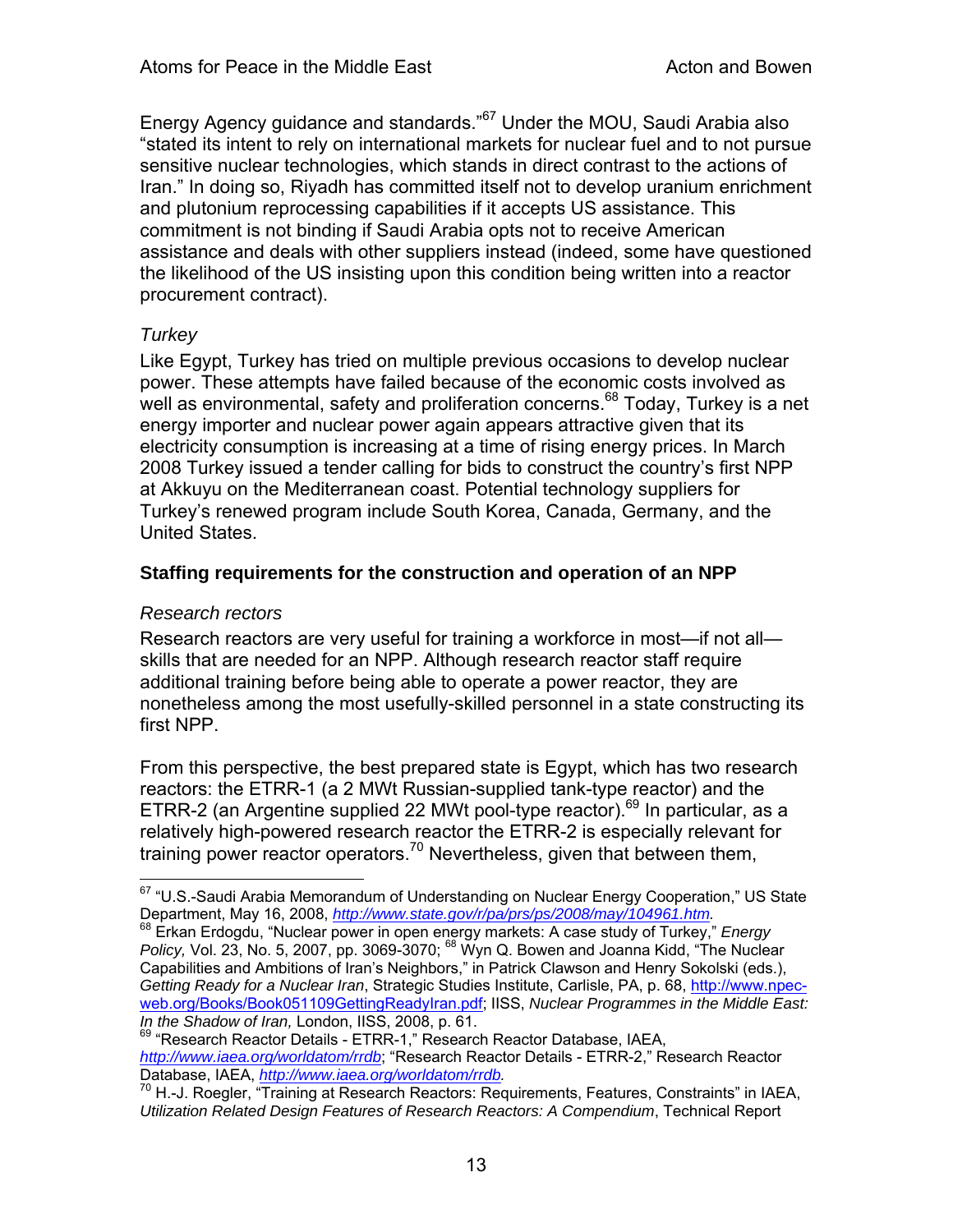Egypt's two research reactors only employ a total staff of 60 (of which 22 are operators), it would be a challenge for Egypt to train the 200—1,000 personnel required for the operation of an NPP.<sup>71</sup>

Turkey definitely has one operational research reactor: the ITU-TRR (a USsupplied 250 kW, TRIGA mark II reactor).<sup>72</sup> This reactor, located at the Institute for Nuclear Energy at Istanbul Technical University, is less suited than Egypt's to training power reactor operators because it has a much smaller staffing complement (two operators and a further four staff). In addition, Turkey does have a second reactor, the TR-2 (a 1 MWt US-supplied pool-type reactor that was subsequently upgraded to 5 MWt by Belgium), but reports on whether it is currently operational are contradictory.<sup>73</sup> Located at the Cekmece Nuclear Research and Training Centre, it has been used for training, research and isotope production.

Saudi Arabia does not have a research reactor. Saudi scientists have conducted theoretical studies into research reactor design and some very specific aspects of power reactor technology (such as the best type of concrete to use as shielding).<sup>74</sup> In addition, King Abdul Aziz University has reactor simulator software for use in training students.<sup>75</sup> Although of some relevance, such theoretical training cannot compensate for hands-on experience. If Saudi Arabia is to develop a nuclear power program, the purchase of a research reactor would likely be a useful investment.

#### *Nuclear activities*

A second key group of skilled personnel are those with experience of other relevant areas of industry or academia. Some of these could be of direct use in a nuclear power programme. For instance, although the model of nuclear power development used in this paper assumes both fuel provision and take back, a state with experience of other parts of the fuel cycle (such as waste disposal or fuel fabrication for research reactors) would have personnel with training in

75 Saudi Research Database, *http://www.srdb.org/.*

Series, No. 455, IAEA, Vienna, 2007, Chapter 10.1, *http://www-*

*pub.iaea.org/MTCD/publications/PDF/TRS455\_web.pdf*. 71 "Research Reactor Details - ETRR-1", Research Reactor Database, IAEA, *http://www.iaea.org/worldatom/rrdb*; "Research Reactor Details - ETRR-2", Research Reactor Database, IAEA, *http://www.iaea.org/worldatom/rrdb*.<br><sup>72</sup> "Research Reactor Details - ITU-TRR, TECH UNIV", Research Reactor Database, IAEA,

http://www.iaea.org/worldatom/rrdb.<br><sup>73</sup> "Research Reactor Details - TR-2, Turkish Reactor 2," Research Reactor Database, IAEA, *http://www.iaea.org/worldatom/rrdb*; IISS, *Nuclear Programmes in the Middle East: In the Shadow of Iran*, IISS, London, 2008, pp. 63—64.<br><sup>74</sup> See, for instance, Youssef Shatilla, "A pressure-tube advanced burner test reactor concept,"

*Nuclear Engineering and Design*, Vol. 238, No.1, 2008, pp. 102—108; YA Shatilla and EP Loewen, "A fast spectrum test reactor concept," *Nuclear Technology*, Vol.151, No. 3, 2005, pp. 239-249; W.H. Abulfaraj and S.M. Kamal, "Evaluation of Ilmenite Serpentine Concrete and Ordinary Concrete as Nuclear Reactor Shielding", *Radiation Physics and Chemistry*, Vol. 44, No. 1-2, July-August 1994, pp. 139-148.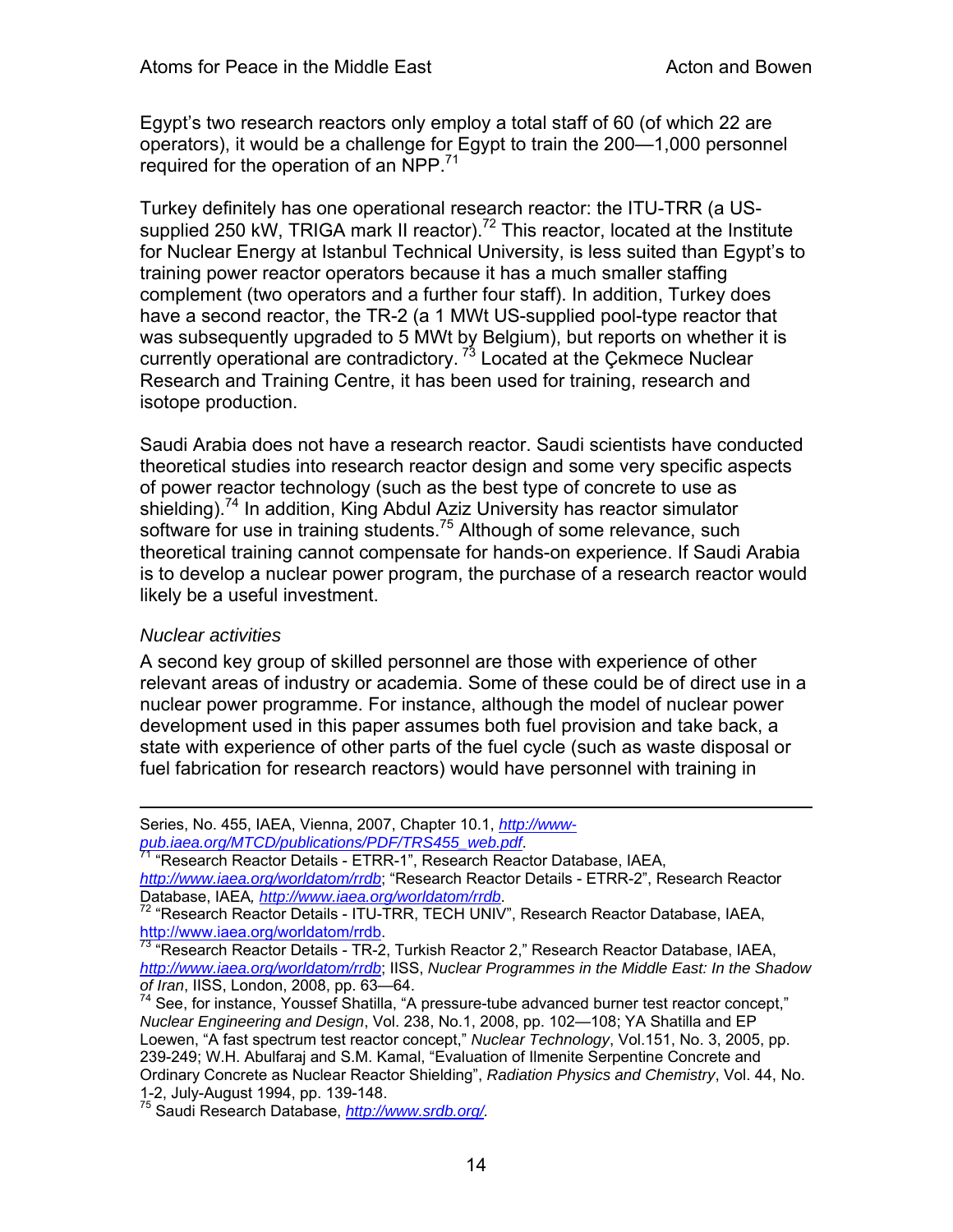disciplines such as radiation protection or chemistry who could be retrained to work in an NPP. More generally, the following material is intended to provide an indication of the overall level of nuclear expertise in a state. For instance, the fact that there are a relatively small number of PhDs working in Saudi Arabia's premier nuclear research institution, the Atomic Energy Research Institute (AERI), is significant because it is presumed to be indicative of a general lack of nuclear expertise, not because a large number of doctoral-level scientists is necessarily required to operate a nuclear reactor. We have not attempted to develop a quantitative metric for the level of expertise required to operate a nuclear reactor, although it would be very valuable to do so.

Based on a survey of open-source literature, the fuel cycle activities conducted by Egypt, Saudi Arabia and Turkey are summarized in Table 1 (see end of paper). Waste management has not been included but is discussed below.

Egypt has the most impressive track-record record having conducted significant research and development activities across the whole fuel cycle (except enrichment). Probably the most sophisticated fuel cycle facility in Egypt is the Fuel Manufacturing Pilot Plant at Inshas. This is a semi-pilot facility provided by Argentina to produce the fuel elements for the ETRR-2 reactor.<sup>76</sup> Although some of Egypt's activities were undeclared and subject to an IAEA investigation from 2004—2005, its past activities demonstrate that it possesses a range of skilled nuclear workers and the means to train them.

Like Egypt, Turkey has conducted research into many stages of the fuel cycle. From open-source literature, the current status of many of these activities is hard to determine but, on balance, it appears that Turkish research and development efforts generally lag slightly behind those of Egypt. Nonetheless, the range of nuclear activities conducted by Turkey and the in-depth nature of some of this research clearly indicates that Turkey starts from the position of a relatively strong nuclear sciences base.

In contrast, Saudi Arabia has only limited experience of nuclear activities. In fact, the survey revealed that the only part of the fuel cycle of which Saudi Arabia has significant experience is mining and milling—the least relevant part from the perspective of developing nuclear power.

#### *National training and research infrastructure*

Based on the analysis above, it is evident that the three states considered by this paper need to educate and train substantial numbers of scientists, engineers and technicians. To accomplish this, they would require a strong university sector capable of producing suitable graduates. In addition, a strong national

 $\overline{a}$  $76$  W.I. Zidan and I. M. Elseaidy, "General description and production lines of the Egyptian Fuel Manufacturing Pilot Plant", IGORR Conference 7, San Carlos de Bariloche, Argentina, October 26-29, 1999, *http://www.igorr.com/home/liblocal/docs/Proceeding/Meeting%208/ts5\_elseaidy.pdf.*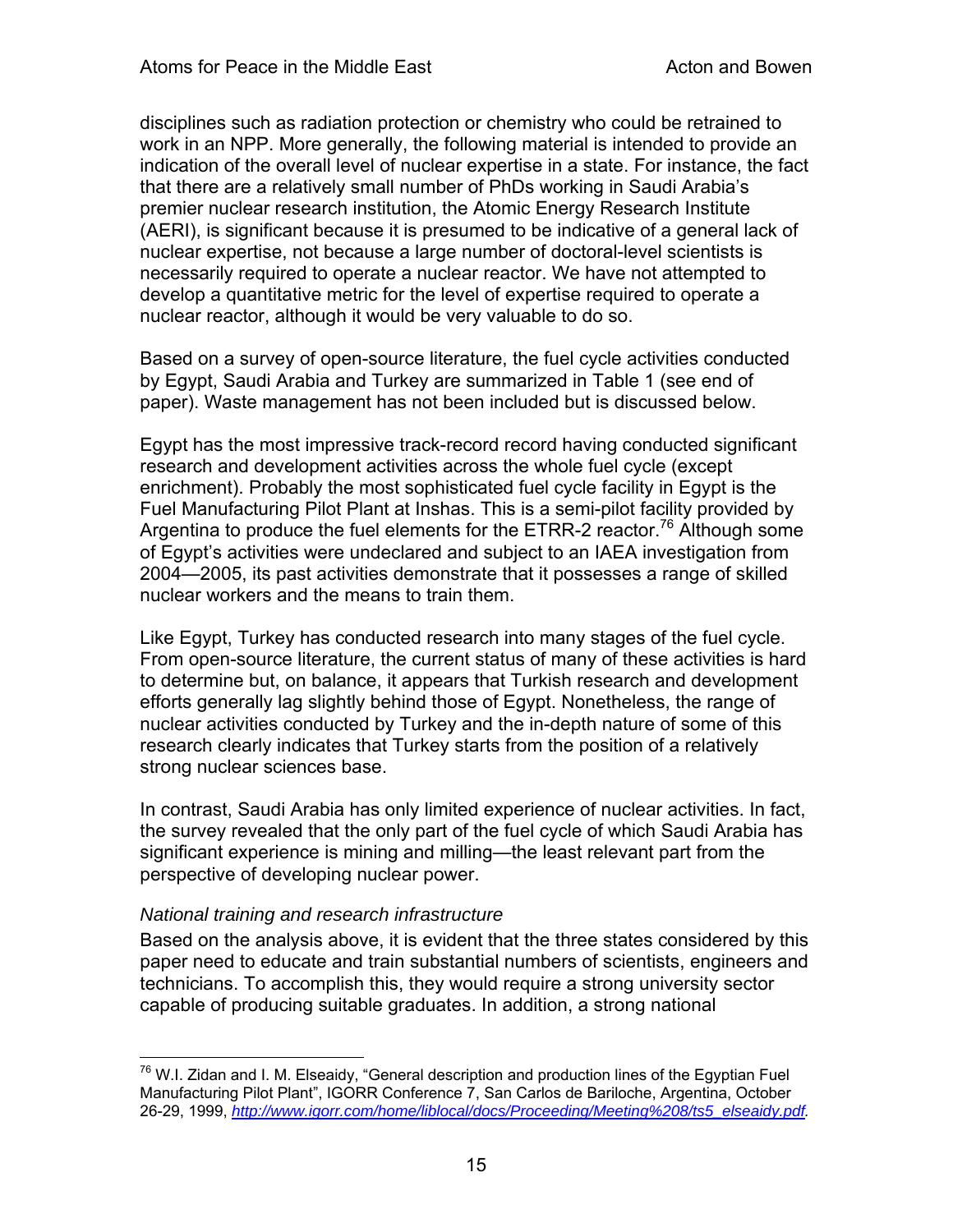$\overline{a}$ 

infrastructure capable of coordinating and implementing a national strategy would be a significant asset.

Turkey has a strong 'nuclear infrastructure' based around several national organisations and universities.<sup>77</sup> Turkey's relative strengths in this respect are partly the result of the country's previous failed attempts to set up nuclear power plants. Turkey's biggest strength is perhaps its university sector. Our survey identified 11 universities that have significant teaching and/or research experience relevant to the development of nuclear power (in addition, a number of other universities also appear to have some kind of relevant expertise). Moreover, there are very strong interconnections between the universities and the Turkish Atomic Energy Commission (TAEK). These should enable the country to implement a coherent national strategy. Indeed, according to the OECD, in 2002 the Turkish government's energy R&D budget (excluding TAEK activities) was US\$3.33 million (and projected to rise to US\$ 5.51 by the following year).<sup>78</sup> By contrast the budget of TAEK was about US\$50 million. Although TAEK is responsible for conducting many activities other than R&D, these figures clearly demonstrate the importance accorded by the Turkish government to nuclear power as part of the state's potential future energy mix.

In addition to its universities, Turkey has eight national research institutions or facilities of potential relevance to a nuclear power program (although some, such as those that focus on the use of radioisotopes in agriculture, are only of tangential relevance).79 Some of these institutions are listed in table 1, or

 $77$  No information could be found to provide even a general idea of the number of academics qualified in nuclear science and engineering. The following universities were identified as having significant research and/or teaching experience in relevant fields: Aegean University (Nuclear Sciences Institute); Bilkent University (Physics Department); Bogazici University (Engineering Department, Graduate Studies in Nuclear Engineering Department, Physics Department); Canakkale Onsekiz Mart University (Physics Department); Cumhuriyet University (Chemical Engineering Department, Chemistry Department); Dokuz Eylul University (Graduate School of Natural and Applied Sciences); Ege University (Faculty of Engineering, Faculty of Science, Institute of Nuclear Sciences); Hacettepe University (Nuclear Engineering Department); Istanbul Technical University (Institute for Nuclear Energy, Metallurgical Engineering Department, Mining Faculty, Physics Department); Middle East Technical University (METU) (Chemical Engineering Department, Chemistry Department, Mechanical Engineering Department, Metallurgical Engineering Department, Mining Department, Physics Department); Suleyman Demirel University (Renewable Energy Sources Research and Application Centre (YEKARUM)).<br><sup>78</sup> International Energy Agency (IEA) and Organisation for Economic Co-operation and

Development (OECD), *Turkey: 2005 Review*, Energy Policies of IAE Countries, IAE and OECD, Paris, 2005, p. 163, *http://www.iea.org/textbase/nppdf/free/2005/turkey2005.pdf*. According to this report the 'regulatory and R&D activities of TAEK will be separated in 2005 by creating an independent nuclear regulator.' It is not known whether this has occurred.

<sup>&</sup>lt;sup>79</sup> Ankara Nuclear Agriculture and Animal Research Centre (ANTHAM); Ankara Nuclear Research & Training Centre (ANEAM); Çekmece Nuclear Research & Training Centre (CNAEM-CNRTC); Experimental Test Facility (based in METU); Nuclear Energy Institute (based at Instanbul Technical University); Scientific and Technical Research Centre of Turkey (TÜBİTAK); Synchrotron Light for Experimental Science and Applications for the Middle East (SESAME, located in Jordan); Turkish Speaking States Nuclear Cooperation, Research and Training Centre (TUDNAEM).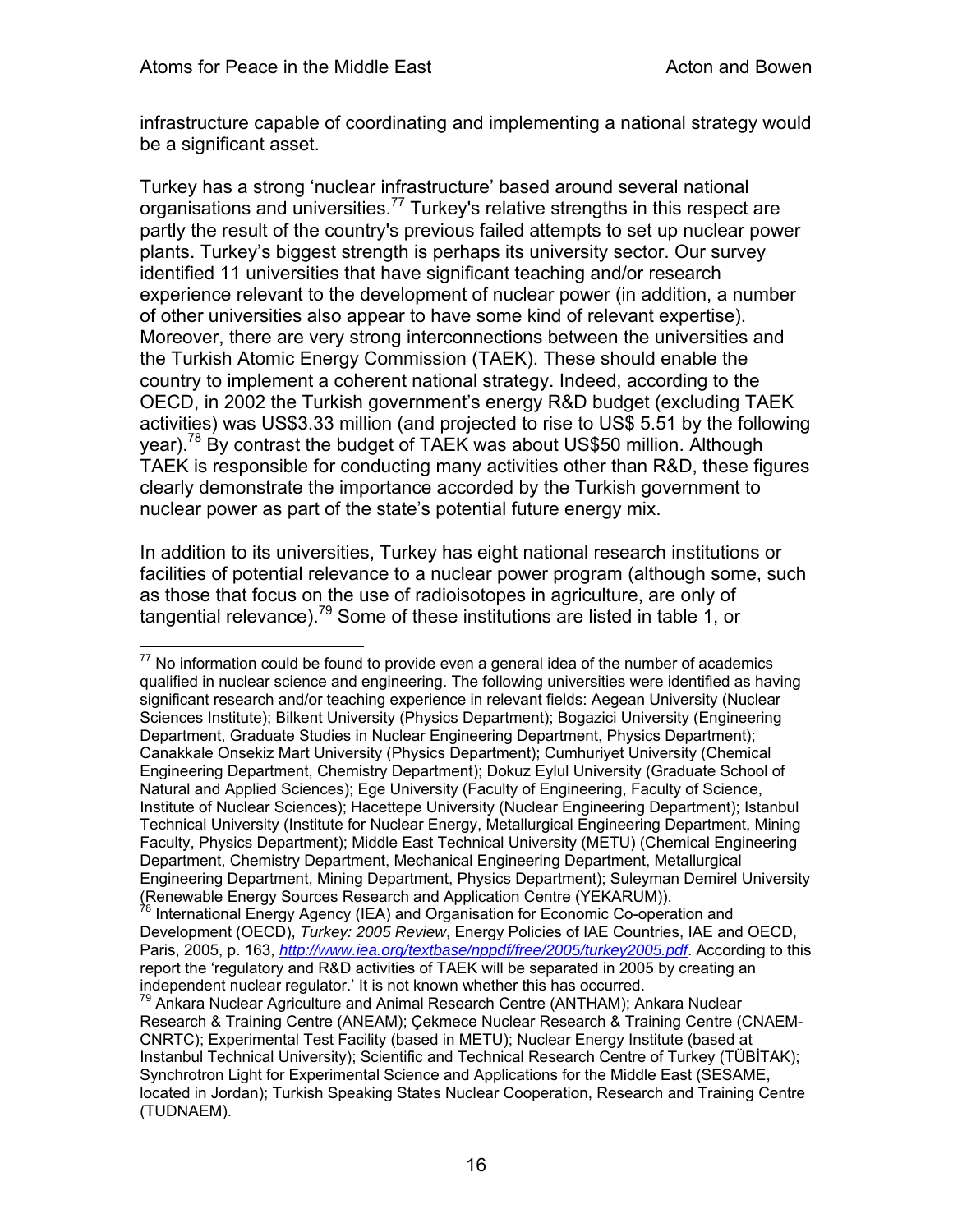discussed elsewhere in this paper. However, of particular relevance for developing a skills base is the Çekmece Nuclear Research & Training Centre's (CNAEM-CNRTC) which has a "programme of work" that is "coordinated with TAEK's nuclear programme in support of the national economy, and focuses on nuclear technology, applications and training."<sup>80</sup>

Egypt's nuclear infrastructure is broadly similar to Turkey's, if not quite as extensive. Seven universities in Egypt were identified as having significant teaching and/or research experience in fields relevant to the development of a nuclear energy.<sup>81</sup> Academics from a further two universities have published nuclear-related papers.<sup>82</sup> Of Egypt's universities, Cairo University, which offers postgraduate courses in nuclear reactors and radiation physics, appears to be the most important from a teaching perspective. As in Turkey, there are strong interconnections between Egypt's Atomic Energy Authority (AEA) and Egyptian Universities. There are a further six state-sponsored research centers in Egypt that are potentially relevant to the development of an NPP. $^{83}$  Of these, by far the most significant is the Nuclear Research Center at Inshas, where most of Egypt's key nuclear facilities, including its two research reactors, are located.

Saudi Arabia's nuclear infrastructure is considerably weaker than either Turkey's or Egypt's. Only King Abdul Aziz University was positively identified as offering relevant courses. In particular, the courses offered by the Nuclear Engineering Department include nuclear instrumentation, nuclear reactor safety and nuclear desalination. It seems probable, however, that the other two universities in Saudi Arabia which have conducted significant nuclear-related research (King Fahd University of Petroleum and Minerals and King Saud University) also offer relevant courses (although no specific information on them was obtained). Faculty from at least four other universities in Saudi Arabia have been coauthored on at least one nuclear-related publication, suggesting that these universities may perhaps offer nuclear-related courses as part of their scientific curricula.<sup>84</sup>

1

<sup>80</sup> OECD, *Nuclear Legislation in OECD Countries: Regulatory and Institutional Framework for Nuclear Activities: Turkey*, ,OECD, Paris, 1999, p.13.<br><sup>81</sup> No information could be found to provide even a general idea of the number of academics

qualified in nuclear science and engineering. The following universities were identified as having significant research and/or teaching experience in relevant fields: Ain Shams University (Nuclear Physics Laboratory, Physics Department); Alexandria University (Faculty of Science, Nuclear Engineering Department); American University in Cairo (Physics Department); Assiut University (Faculty of Science); Cairo University (Physics Department, Faculty of Engineering); Mansoura University (Physics Department); Tanta University (Mathematics Department, Physics Department).<br><sup>82</sup> Al Azhar University and Zagazig University.

<sup>83</sup> Atomic Energy Authority; Middle Eastern Regional Radioisotope Center for the Arab Countries; National Research Center; National Center for Radiation Research and Technology; Nuclear Materials Authority; Nuclear Research Centre.

<sup>&</sup>lt;sup>84</sup> King Faisal University, Umm al-Qura University, Girls College of Education in Riyadh and Taif Teachers College.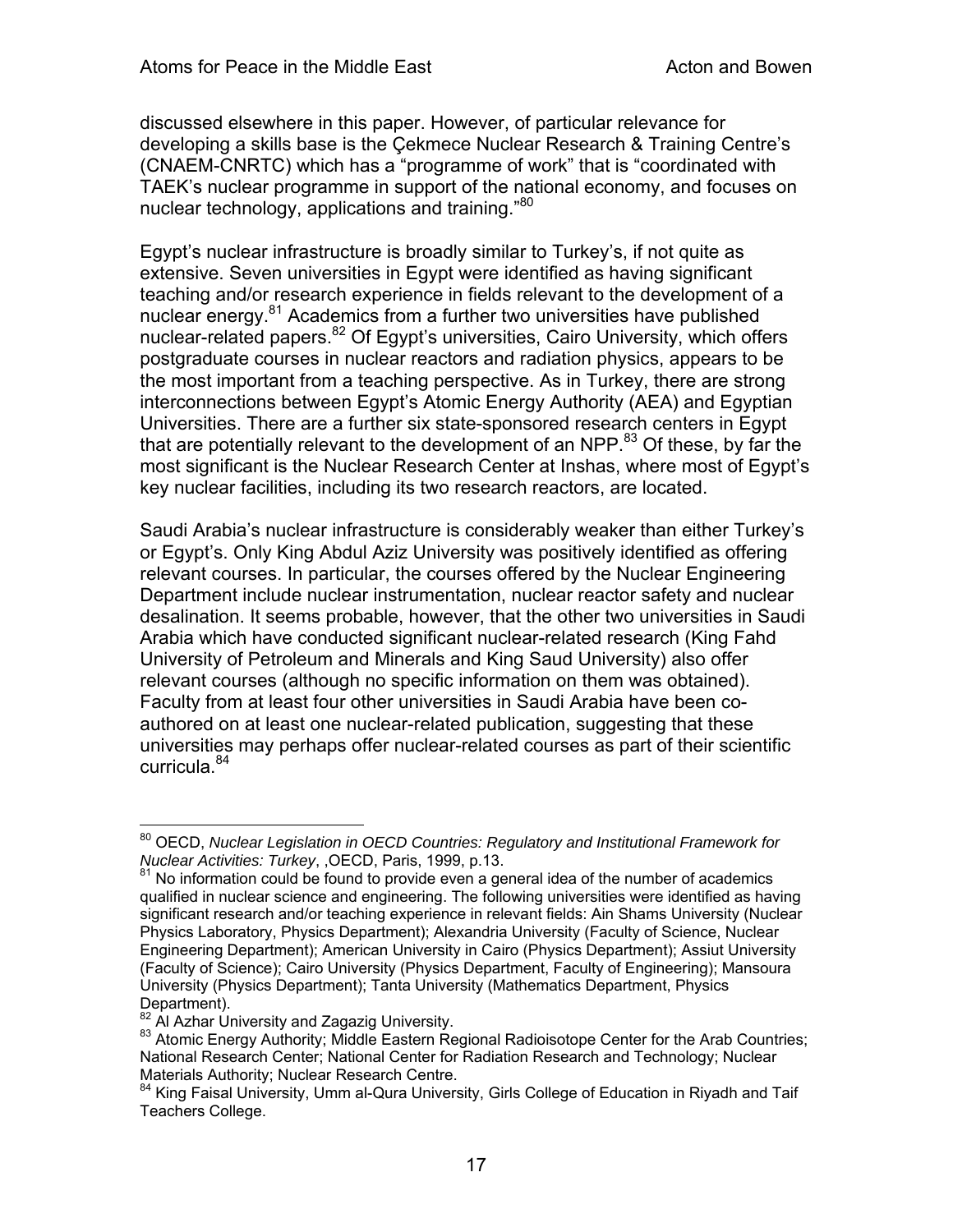1

The Atomic Energy Research Institute (AERI) is Saudi Arabia's premier statesponsored institution for research into nuclear energy. It has four programs of potential relevance to a nuclear power program: industrial applications of radiation and radioactive isotopes, nuclear power and reactors, nuclear materials and radiation protection. Based on its publications, however, the focus of its work appears to be on radioactive waste storage and environmental monitoring. Moreover, according to an interview in 2001 with the General Inspector of AERI, there are only 15 Saudi nationals working there who hold PhDs in relevant subjects (in addition to a number of highly trained foreign workers).<sup>85</sup> Moreover, there are two Saudi state-sponsored institutes that focus on the civilian use of radioisotopes: King Faisal Specialist Hospital and Research Center (which has a cyclotron and hot cells for radioisotope production) and the National Research for Agriculture and Animals Resources Center (which has a Radiation Measurement Division).<sup>86</sup>

Egypt, Saudi Arabia and Turkey have all initiated various technical cooperation projects with the IAEA to develop their skills bases. It appears that all the projects that are of direct relevance to nuclear power are related to regulation, waste management or desalination and are discussed below. One partial exception is a very general on-going project with Egypt "[t]o enhance the National Information and Documentation Centre (IDC) to become the main national nuclear information services centre in Egypt."87 It is interesting to note that Egypt has been by far the most active in its use of technical cooperation, having initiated 33 projects since 2000 (by contrast, Turkey has initiated 19 and Saudi Arabia 13). This is suggestive of a very deliberate strategy by Egypt to improve its skills base. Moreover, from the information that is available, it appears that the technical cooperation projects with Egypt and Turkey are more narrowly-focused and more technically demanding than those conducted with Saudi Arabia, again suggesting the more developed state of the Egyptian and Turkish nuclear skills base.

Finally, we were unable to find out whether any of the three states were also attempting to develop their nuclear expertise by sending personnel to work on

 $85$  "Interview with the General Inspector of the Atomic Energy Research Institute at the King Abdulaziz City for Science and Technology, Saudi Arabia", *Al-Jazirah Newspaper*, March 17,

<sup>2001,</sup> http://www.al-jazirah.com/ (Arabic).<br><sup>86</sup> In 2001, there were 29 nuclear medicine departments in the Kingdom and a total of 44 gamma cameras. R.Y. Al Mazrou, J. Prince, and A. Arafah, "Nuclear medicine services in the Kingdom of Saudi Arabia", *European Journal of Nuclear Medicine*, Vol. 28, No. 8, August 2001 (supplement),<br>p. 1150. There is also a Co-60 irradiation facility at AERI.

Project number EGY/0/017. Details of al IAEA technical cooperation projects can be accessed at http://www-tc.iaea.org/tcweb/default.asp. Another possibility is a very general project on strengthening skills in Saudi Arabia (SAU/0/007). Because this project is still on-going very little information is available about it. However, a project with an identical description and title (SAU/0/005) has been completed and so is documented in more detail. This project was entirely about the peaceful uses of radioisotopes and so would have been of only tangential relevance to building skills for a nuclear power programme.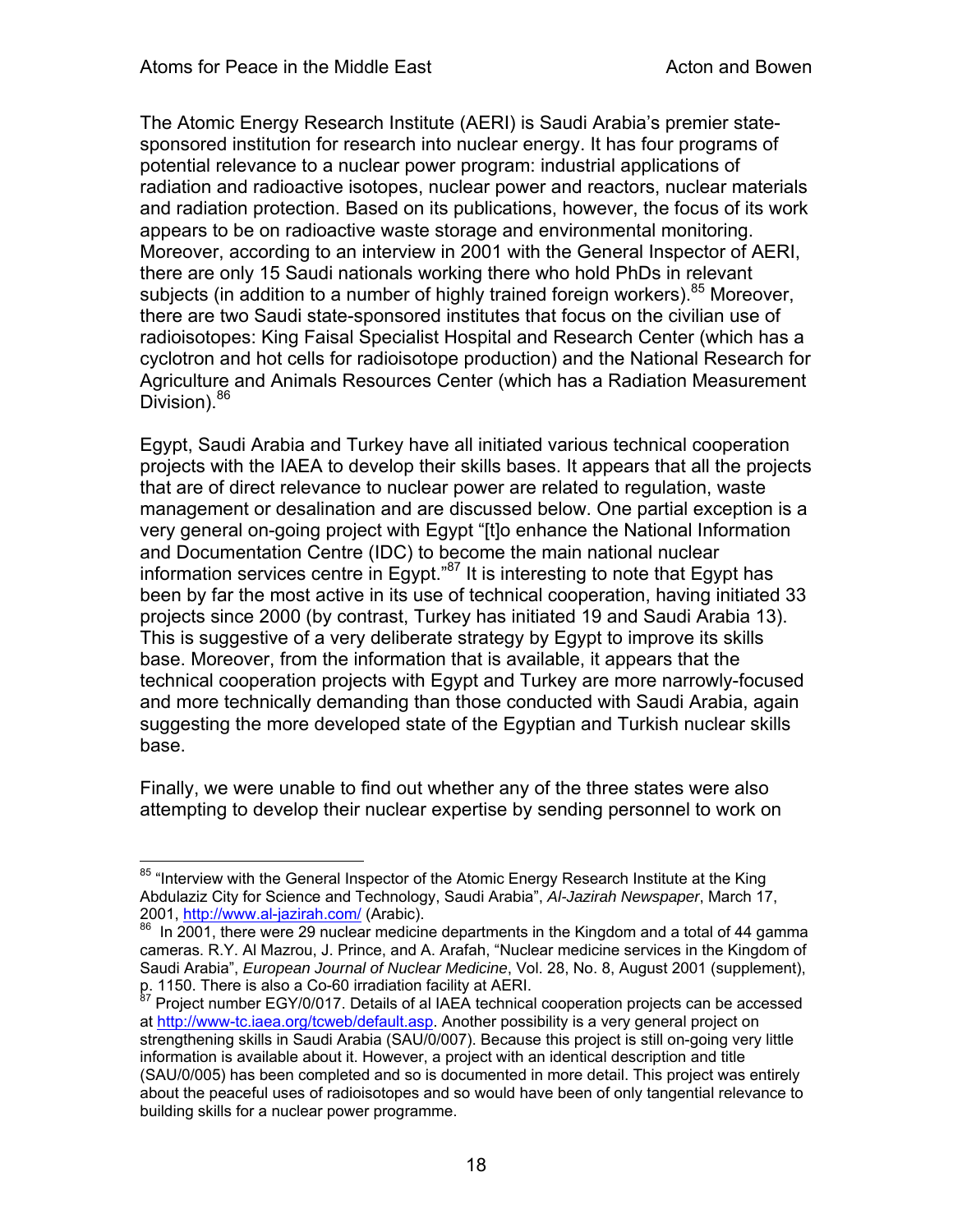foreign nuclear power programmes. This is significant because foreign programmes could be a useful way of building a relevant skills base.

## **2. Legal and regulatory requirements**

Turkey already has a very well-developed legal and regulatory framework for the development of nuclear power which reflects its long history of contemplating the nuclear power option. The IAEA notes that the only significant omission is legislation relating to decommissioning.<sup>88</sup> However, such legislation is expected to result from a project initiated in 2000 to revise and update legislation in line with IAEA standards. Within Turkey's existing legislative framework, the "Decree Pertaining to Issue License for Nuclear Installations" [RG No. 18256 of 19 December 1983] is of particular importance. The licensing process for NPPs it sets out is the responsibility of the Nuclear Safety Department of TAEK and is a three stage process covering site selection, construction and commissioning.<sup>89</sup> One site—Akkuyu, the site of Turkey's proposed NNP—is already licensed.

TAEK, which was established in 1982, is also responsible for all other aspects of licensing and regulation in Turkey. Its specific responsibilities are described as:

- "defining safety measures for all nuclear activities and for drawing up regulations concerning radiation protection and the licensing and safety of nuclear installations;"
- "issuing licences to both private and state enterprises conducting various activities involving radioactive materials, supervising the radiological safety of such enterprises, and ensuring compliance with licence conditions;"
- "issuing authorisations, permits and licenses related to the siting, construction, operation and environmental safety of nuclear installations;"
- "performing the necessary reviews, assessments and inspections of these installations;"
- "limiting the operating authorisation in the event of non-compliance with the permit or licence;"
- "revoking licences and/or permits issued previously either temporarily or permanently, and submitting recommendations to the Prime Minister on the closure of installations covered by such authorizations;" and
- "preparing the necessary rules and regulations governing the above operations."<sup>90</sup>

In terms of liability arrangements, Turkey is a party to the 1960 Paris Convention on Nuclear Third Party Liability, one of the two main international liability

 $\overline{a}$ 88 "Turkey," Country Nuclear Power Profiles, IAEA, December 2004, *http://wwwpub.iaea.org/MTCD/publications/PDF/cnpp2004/CNPP\_Webpage/countryprofiles/Turkey/Turkey2 004.htm.* 89 "Turkey," Country Nuclear Power Profiles, IAEA, December 2004, *http://www-*

*pub.iaea.org/MTCD/publications/PDF/cnpp2004/CNPP\_Webpage/countryprofiles/Turkey/Turkey2* 004.htm.<br><sup>90</sup> Nuclear Legislation in OECD Countries: Regulatory and Institutional Framework for Nuclear

Activities: Turkey, Organization for Economic Cooperation and Development (OECD) Paris, 1999, p.11.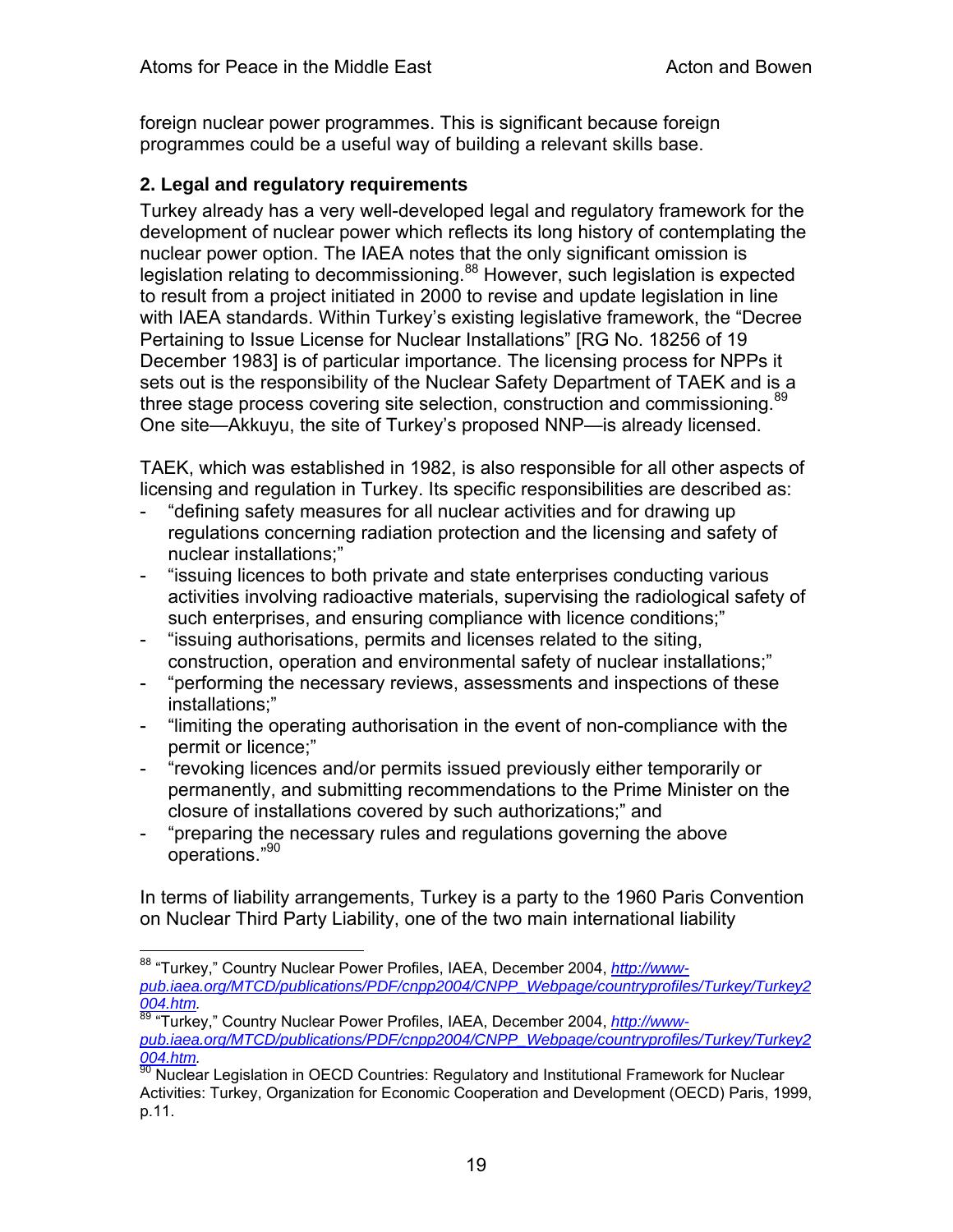agreements.<sup>91</sup> It is also party to the 1998 Joint Protocol Relating to the Application of the Vienna Convention and the Paris Convention (the Joint Protocol), designed to link the Paris convention to the 1963 Vienna Convention on Civil Liability for Nuclear Damage, the other main agreement.<sup>92</sup> However, it has neither signed nor ratified the CSC.

Not only does Turkey already appear have to have a comprehensive legal and regulatory framework in place but it has been cooperating with the IAEA to improve it further. Of particular relevance is one on-going technical cooperation project which aims "to increase the effectiveness of the regulatory activities in nuclear safety through enhancing the expertise and reviewing draft regulations on nuclear installation safety with respect to international standards."<sup>93</sup> However, as important as the regulations themselves is the ability of the regulator to assess compliance and enforce its decisions. The effectiveness of TAEK in this regard is hard to assess. TAEK has been working with the IAEA to improve its inspection and enforcement capabilities, but not so actively as in the field of legislation. For instance, a second aim of the project discussed above was "to increase the hands-on experience of some staff of the Department of Nuclear Safety (DNS) through on-the-job training."<sup>94</sup>

In practice, the success of an NPP depends as much on the project manager as it does the regulator. Here the situation is complicated by on-going reform in the Turkish electricity market.<sup>95</sup> In 1993, the Turkish Electricity Authority which was split in two to form the Turkish Electricity Generation and Transmission Company (TEAŞ) and the Turkish Electrical Distribution Company (TEDAŞ). In 2001, TEAŞ was further split into the Electricity Generation Company (EÜAŞ), the Turkish Electricity Transmission Company (TEIAŞ) and the Turkish Electricity Trading and Contracting Company (TETAŞ). All these companies are state owned. Further unbundling followed by privatization is planned but it is proceeding slowly.<sup>96</sup> Under existing legislation EÜAS's role is limited to operating certain existing plants. It can only build new plants if the market is unable to meet electricity demand. Indeed, the tender for the prospective NPP at Akkuyu was issued by TETAŞ and calls for a private company to build and operate the facility.<sup>97</sup> Thus, in practice, it appears that Turkey plans to follow a slightly different model from the one considered in this paper, in which EÜAŞ would

 $\overline{a}$ 

<sup>&</sup>lt;sup>91</sup> OECD Nuclear Energy Agency, "Paris Convention on Nuclear Third Party Liability: Latest status of ratifications or accessions," November 20, 2007, *http://www.nea.fr/html/law/parisconvention-ratification.html.* 92 IAEA, "Joint Protocol Relating to the Application of the Vienna Convention and the Paris

Convention," January 9, 2008,

http://www.iaea.org/Publications/Documents/Conventions/jointprot\_status.pdf.<br><sup>93</sup> Project number TUR/9/015. See also project numbers TUR/9/016 and TUR/0/006.<br><sup>94</sup> Project number TUR/9/015. See also project number TUR/0/009

<sup>&</sup>lt;sup>96</sup> "Country Analysis Briefs: Turkey," Energy Information Administration (EIA), pp. 10-11, October<br>2006, http://www.eia.doe.gov/cabs/Turkey/pdf.pdf.

<sup>&</sup>lt;sup>77</sup> The tender documents are available from *http://www.tetas.gov.tr/nukleer/eng/nklr.htm.*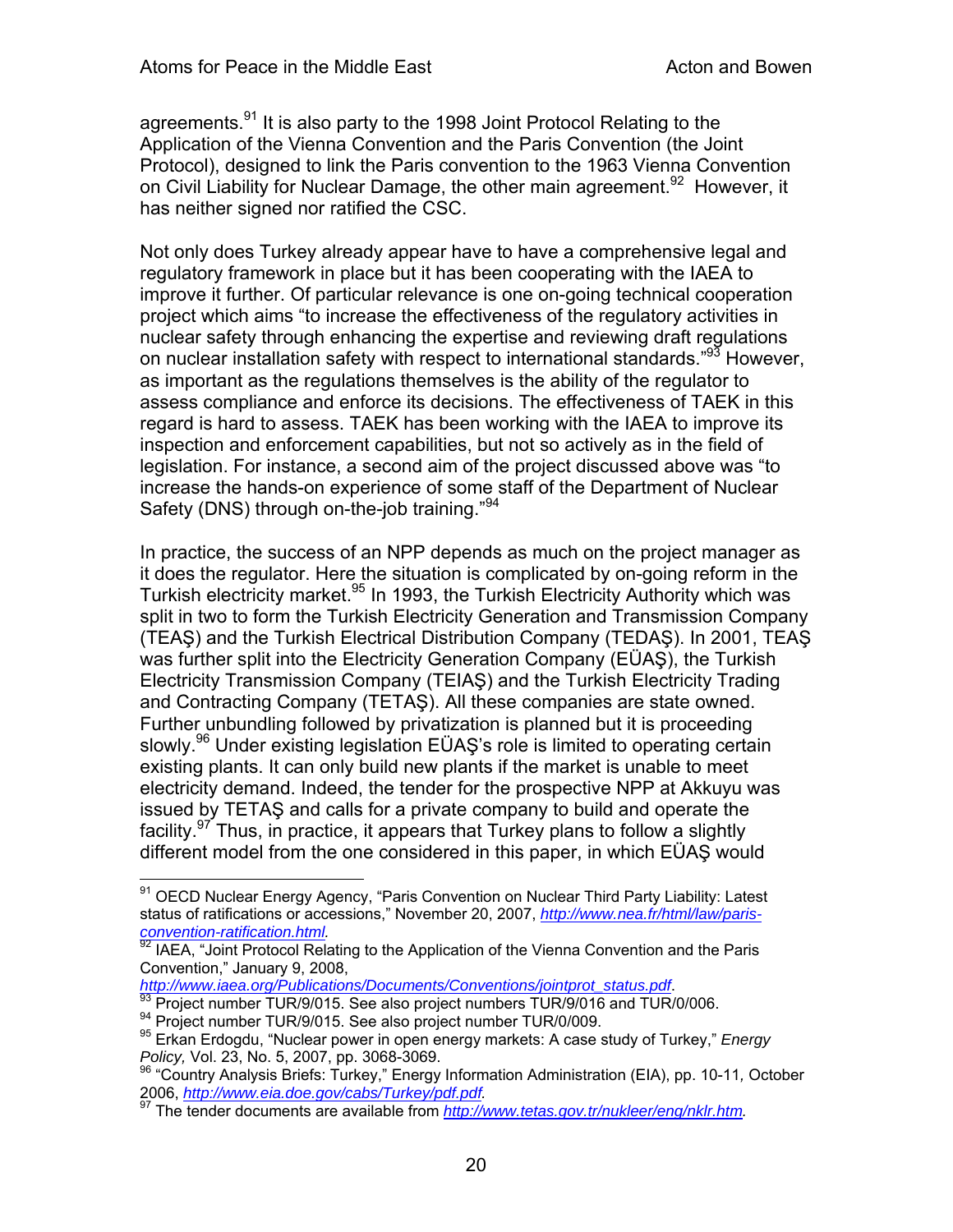oversee construction and then operate the plant. However, analyzing the ability of EÜAŞ to manage an NPP project is of more than just academic interest because EÜAŞ might be required to do so if the market cannot.<sup>98</sup>

The extent to which EÜAŞ could competently manage an NPP project probably depends on how much expertise it has inherited from TEAŞ. According to a study by staff of the Nuclear Power Plants Department of TEAŞ, one result of the three previous unsuccessful attempts to construct an NPP at Akkuyu is that TEAŞ "has gained the following capabilities and experience: site selection capability…; technical, administrative, commercial and economical evaluation experience; capability of carrying out contract negotiations, and preparation of contract documents; experienced staff to prepare the bid specifications; trained and experienced technical staff to start and carry the project."<sup>99</sup> No information about whether this experience and knowledge has been transferred to EÜAŞ was available. Nevertheless, on balance, Turkey already appears close to meeting the regulatory and legal criteria laid out in the analytical framework.

Like Turkey, the regulatory structure of Egypt, shown in figure 1 (see end of paper), is primarily split between two bodies: The Nuclear Power Plants Authority for Electricity Generation (NPPA) and the Center for Nuclear Safety and Radiation Control (CNSRC), although both are part of the Ministry of Electricity and Energy.<sup>100</sup> The former body (set up by Law No. 13 of 1976) is responsible for proposing NPP projects, determining the bid specifications and overseeing the implementation of the project. It is hard to assess its effectiveness but, like the now-defunct TEAŞ, it has probably gained useful hands-on experience through its involvement in previous unsuccessful projects. Moreover, it has been working very actively with the IAEA to improve its capabilities. It has initiated four relevant technical cooperation projects since 2000 (two of which have now been completed), which, between them, have covered most of the process for initiating an NPP from feasibility studies to site assessment through preparing a bid invitation specification.<sup>101</sup> Egypt is a party to the both the Vienna Convention and the Joint Protocol but not to the CSC.<sup>102</sup>

 $\overline{a}$  $98$  Indeed, EÜAŞ describes one of its responsibilities as "[i]n accordance with the relevant legislation about nuclear energy generation facility establishment, to accomplish the relevant procedures of acquiring placement, construction, operation and alike licences and permissions from the relevant authorities." EÜAŞ, *Yillik Rapor* [Annual Report] *2007*, EÜAŞ, Ankara, 2007, p.

<sup>16,</sup> *http://www.euas.gov.tr/\_EUAS/Images/Birimler/apk/2007\_yillikrapor.pdf.* 99 E.Lutfi Sarici, Serkan Yilmaz, Bora Sekip Guray, "Nuclear energy in medium and long term energy generation of Turkey," TAEK,<br>http://kutuphane.taek.gov.tr/internet\_tarama/dosyalar/cd/3881/Nuclear/Nuclear-21.PDF.

*http://kutuphane.taek.gov.tr/internet\_tarama/dosyalar/cd/3881/Nuclear/Nuclear-21.PDF.* 100 "Egypt," Country Nuclear Power Profiles, IAEA, August 2005, *http://www-*

*pub.iaea.org/MTCD/publications/PDF/cnpp2004/CNPP\_Webpage/countryprofiles/Egypt/Egypt20*

<sup>05.</sup>htm.<br><sup>101</sup> Project numbers EGY/4/045, EGY/4/047, EGY/4/049 and EGY/4/053.

<sup>102</sup> IAEA, "Vienna Convention on Civil Liability for Nuclear Damage," 20 April 2007, *http://www.iaea.org/Publications/Documents/Conventions/liability\_status.pdf*; IAEA, "Joint Protocol Relating to the Application of the Vienna Convention and the Paris Convention," January 9, 2008, *http://www.iaea.org/Publications/Documents/Conventions/jointprot\_status.pdf*.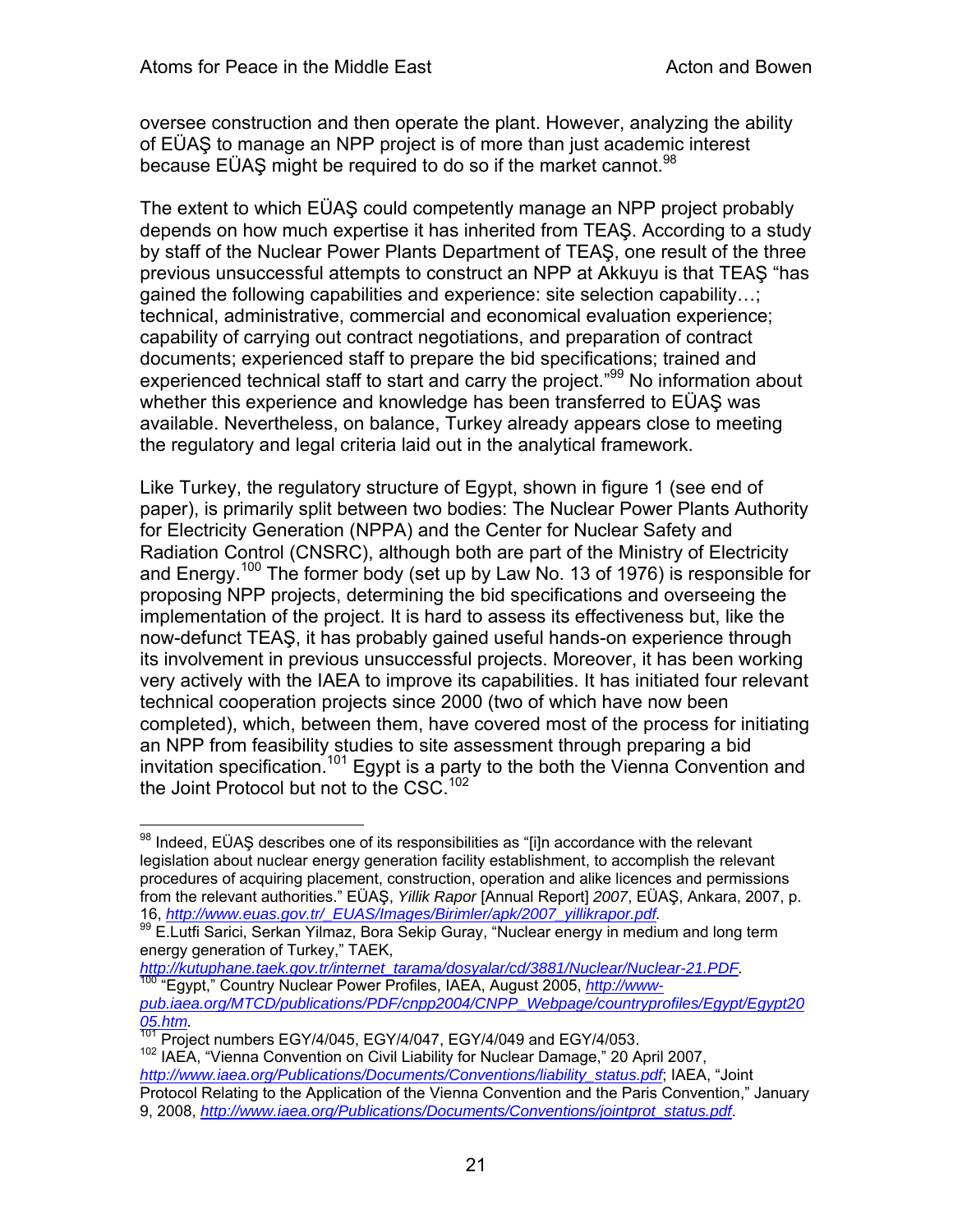CNSRC, which is a department of AEA, is a well-established body and already has responsibility for regulating both of Egypt's research reactors as well as all use of radioisotopes in Egypt.<sup>103</sup> Licensing in Egypt is a five stage process divided into site approval, construction, fuel loading and commissioning, operating and decommissioning. According to a recent IAEA survey "IAEA Nuclear Safety Standards (NUSS) shall be a main source of the Egyptian nuclear regulations" but that, in addition, Egypt "may also accept the safety criteria, codes, rules and standards used in the vendor country."104

CNSRC is divided into the Regulatory Inspection and Enforcement Unit (RIEU) and the Review, Assessment and Licensing Unit (RALU).<sup>105</sup> A 2003 paper from CNSRC, which focuses on the work of RALU, outlined the Egyptian regulatory system, arguing that it is generally good and that some weaknesses previously identified with emergency planning have been rectified.<sup>106</sup> Since this paper was published, Egypt has completed a technical cooperation project with the IAEA specifically focused on the work of RIEU.<sup>107</sup> A further two projects which appear to focus on RIEU are current underway but little information is available on them.<sup>108</sup> All this suggests that CNSRC has identified inspection and enforcement capabilities as weak points in the Egyptian regulatory system but that it is taking steps to rectify deficiencies.

The national nuclear authority in Saudi Arabia is the King Abdul Aziz City for Science and Technology (KACST). Given the highly limited nature of nuclear activity in Saudi Arabia to date, it has only required a basic regulatory system, largely focused on the use of radioisotopes for medicine, industry and agriculture. Moreover, there is evidence that existing regulation is generally weak. For instance, a 2001 study by King Faisal Specialist Hospital and Research Center and the University of North Texas that examined the use of gamma-ray cameras in hospitals found that "…only few centres performed acceptance testing on their cameras and few of these centres perform the minimum periodic quality control procedures for their gamma cameras."109 Similarly, an undated study undertaken by King Abdul Aziz University discovered "that in many, if not most, establishments the level of radiation protection needs to be increased to meet

safety requirements. The absence of emergency plans and the lack of proper

 $\overline{a}$ 103 M.A. Salama, "Nuclear Activities in Egypt," *Applied Energy*, Vol. 75, Nos. 1-2, May-June 2003, pp. 73-80.<br><sup>104</sup> "Eqypt"

<sup>104 &</sup>quot;Egypt," Country Nuclear Power Profiles, IAEA, August 2005, *http://www-*

*pub.iaea.org/MTCD/publications/PDF/cnpp2004/CNPP\_Webpage/countryprofiles/Egypt/Egypt20*

*<sup>05.</sup>htm.* 105 See Project number EGY/9/035. 106 M.A. Salama, "Nuclear Activities in Egypt", *Applied Energy*, Vol. 75, Nos. 1-2, May-June 2003, pp. 73-80.<br><sup>107</sup> Project number EGY/9/035.

<sup>108</sup> Project numbers EGY/9/036 and EGY/9/037.<br><sup>108</sup> Project numbers EGY/9/036 and EGY/9/037.<br><sup>109</sup> R.Y. Al Mazrou, J. Prince, and A. Arafah, "Nuclear medicine services in the Kingdom of Saudi Arabia", *European Journal of Nuclear Medicine*, Vol. 28, No. 8, August 2001 (supplement), p. 1150.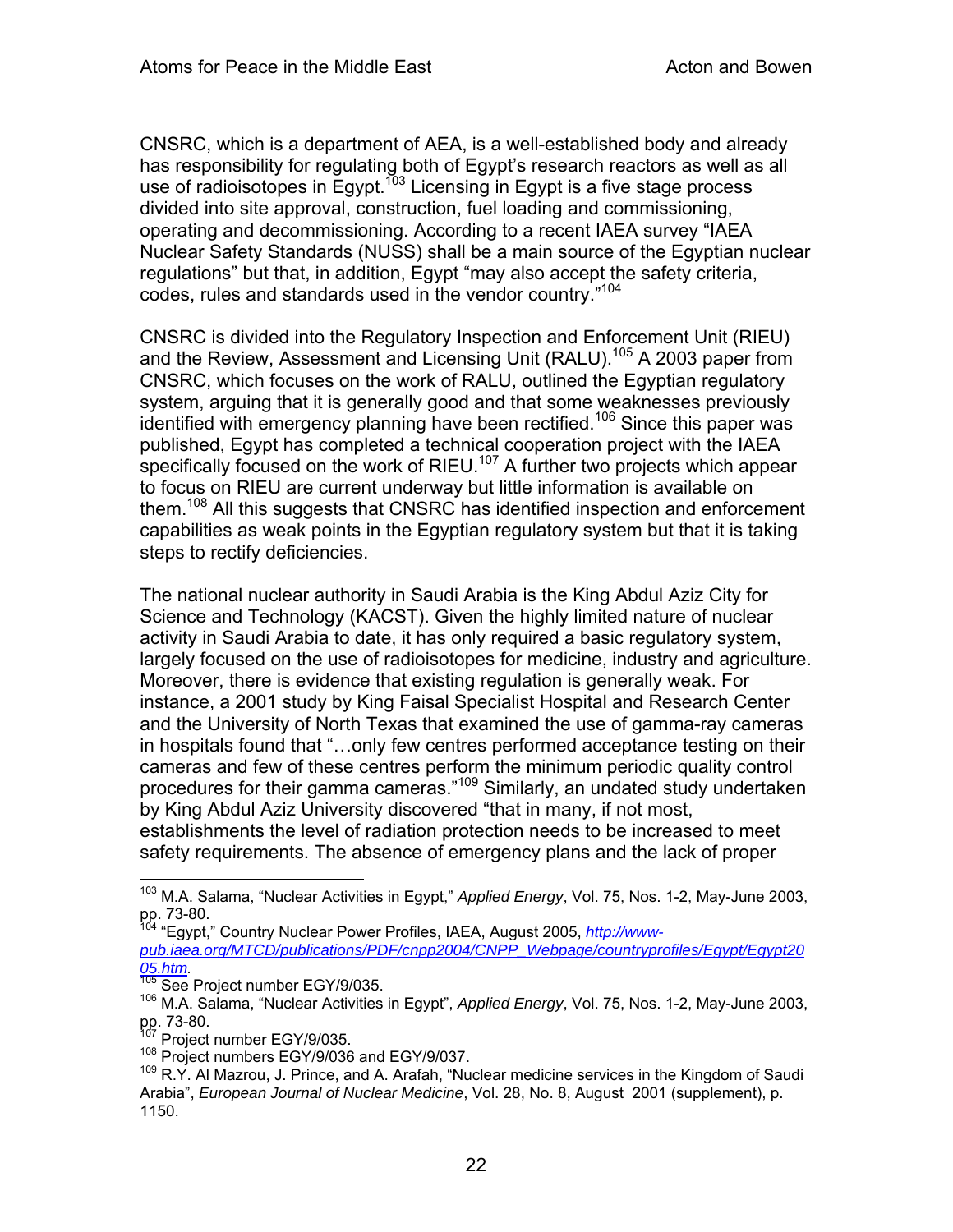training on the use of measuring instruments became apparent. It was also observed that interest in radiation protection improvement was low."<sup>110</sup> Not only does Saudi Arabia therefore need to develop a comprehensive legal framework but it must also inculcate an appropriate safety culture.

Saudi Arabia's expertise to oversee the bidding, construction and commissioning process appears to be limited to a few (fairly dated) academic projects, which examine issues such as the siting of an NPP.<sup>111</sup> In addition, Saudi Arabia has no experience of IAEA inspections or of the accounting and control of nuclear materials. Indeed, although Saudi Arabia is a signatory to the Non-Proliferation Treaty, it currently does not have a safeguards agreement with the IAEA in force.<sup>112</sup> Neither it is a signatory to any of the main nuclear liability agreements.

#### *3. Electrical grid requirements*

1

Table 2 summarises how installed capacity in Egypt, Saudi Arabia and Turkey has changed in the most recent years for which information is available (2002— 2005 for Egypt, 2000—2004 for Saudi Arabia and 2004—2007 for Turkey).<sup>113</sup> It shows: (i) total installed capacity for the start and end dates; (ii) the average annual increase in installed capacity over that period; (iii) the actual amount of electricity produced as a percentage of installed capacity (the capacity factor) in 2005; and (iv) the percentage of the 2005 installed capacity that a 1 GWe NPP would have represented.

Clearly, demand for electricity is increasing rapidly in each of the three states considered by this paper. All three states expect this trend to continue.<sup>114</sup>

*http://www.iaea.org/OurWork/SV/Safeguards/sir\_table.pdf*. 113 "2005 Energy Balances for Egypt", IEA,

*http://www.iea.org/Textbase/stats/balancetable.asp?COUNTRY\_CODE=EG***;** "2005 Energy Balances for Saudi Arabia", IEA,

*http://www.iea.org/Textbase/stats/balancetable.asp?COUNTRY\_CODE=SA*; "Country Analysis Briefs: Egypt," EIA, August 2006, pp. 6-7, *http://www.eia.doe.gov/cabs/Egypt/pdf.pdf*; "Country Analysis Briefs: Saudi Arabia," EIA, February 2007, pp. 15-18,

*http://www.eia.doe.gov/cabs/Saudi\_Arabia/pdf.pdf*; "Development in Installed Capacity (1980/1981-2004/2005)," Egyptian Electricity Holding Company,

*http://www.egelec.com/english/dr-aw/develop-en.htm;* EÜAŞ, *Yillik Rapor* [Annual Report] *2007*, EÜAŞ, Ankara, 2007, p. 23,<br>http://www.euas.gov.tr/ EUAS/Images/Birimler/apk/2007 yillikrapor.pdf.

*http://www.euas.gov.m.* **EUAS/IMAges/IMAges/IMAges/IMAges/IMAges/IMAges/IMAges/IMAges/IMAges/IMAges/IMAges/IMAges/** 

*http://www.eia.doe.gov/cabs/Egypt/pdf.pdf*; "Country Analysis Briefs: Saudi Arabia," EIA, February 2007, pp. 15-18, *http://www.eia.doe.gov/cabs/Saudi\_Arabia/pdf.pdf*; Arif Hepbalsi, "Development and Restructuring of Turkey's Electricity Sector: A Review," *Renewable and Sustainable Energy Reviews*, Vol. 9, No. 4, August 2005, p. 319.

<sup>&</sup>lt;sup>110</sup> I.I. Kutbi, W.H.M. Abul-Faraj, S.A.A. Al-Zaidi, K.M.A Al-Soliman and A.M. Al-Arfaj, "Radwaste Management Plan Implementation In Saudi Arabia," Saudi Research Database *http://srdb.org.* 111 Ibrahim Ismail Kutbi, "A Pragmatic Pairwise Group-Decision Method for Selection of Sites for Nuclear Power Plants," *Nuclear Engineering and Design*, Vol. 100, No. 1, February 1987, pp. 49- 63; F.M. Husein, M.A. Obeid and K.S. El-Malahy, "Site Selection of a Dual

Purpose Nuclear Power Plant in Saudi Arabia," *Nuclear Technology*, Vol. 79, No. 3, December 1987, pp. 311-321.

<sup>&</sup>lt;sup>112</sup> "Current Safeguards Status", IAEA, 5 March 2008,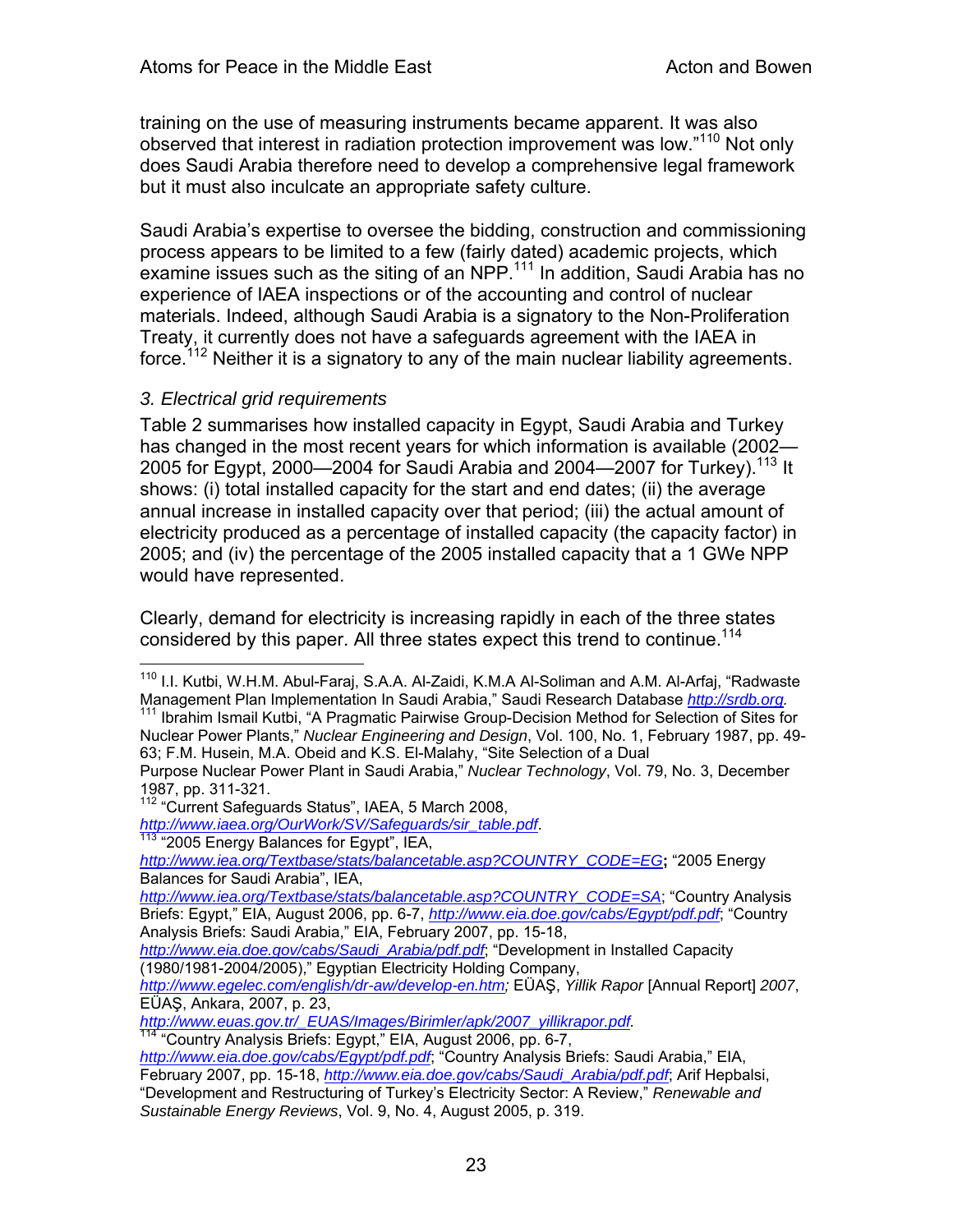Although demand might conceivably decline if fuel subsidies in these states were abolished, realistically, all three states will continue to meet the IAEA's criterion that no one NPP should represent more than 5—10% of installed capacity. No information is available on the reliability or stability of the electricity grids in any of the three states under consideration. There have recently been electricity shortages in both Egypt and Saudi Arabia but these have been put down to a lack of capacity rather than transmission problems.<sup>115</sup> Likewise, no information was obtained on the availability of two independent power sources for an NPP.

|               | Start of period |      | <b>End of Period</b> |      | Average<br>annual<br>increase<br>$\frac{1}{2}$ | Capacity<br>factor<br>(2005,<br>$%$ ) | % of IC<br>(2005)<br>represented<br>by 1 NPP |
|---------------|-----------------|------|----------------------|------|------------------------------------------------|---------------------------------------|----------------------------------------------|
|               | IC<br>(GW)      | Year | IC<br>(GW)           | Year |                                                |                                       |                                              |
| Egypt         | 16.7            | 2002 | 18.4                 | 2005 | 3.3                                            | 67                                    | 5.4                                          |
| <b>SA</b>     | 22.9            | 2000 | 29.1                 | 2004 | 6.2                                            | 65                                    | 3.2                                          |
| <b>Turkey</b> | 36.8            | 2004 | 40.8                 | 2007 | 3.5                                            | 48                                    | 2.6                                          |

TABLE 2: Electricity statistics for Egypt (2002—2005), Saudi Arabia (2000— 2004) and Turkey (2004—2007).

One trend of interest is the emergence of electricity links between the grids of regional states. Turkey's grid, for instance, is currently connected to those of Azerbaijan, Armenia, Bulgaria, Georgia, Iran, Iraq and Syria.<sup>116</sup> Saudi Arabia and Egypt are also part of emerging regional networks and are considering installing a direct connection between each other.<sup>117</sup> Although this trend does not affect the three states considered in this paper with regard to their development of nuclear power, it would help the other states in the region (such as the other GCC states) that individually lack sufficiently large electricity grids to develop NPPs on a collective basis.

# *4. Waste management and decommissioning requirements*

Turkey possesses a relatively sophisticated waste management infrastructure for dealing with waste from medicine, industry, academia and research reactor operation. All such waste is collected, treated and stored at the Radioactive

 $\overline{a}$ <sup>115</sup> "Country Analysis Briefs: Saudi Arabia," EIA, February 2007, p. 15, *http://www.eia.doe.gov/cabs/Saudi\_Arabia/pdf.pdf* . 116 "National Energy Grid: Turkey," Global Energy Network Institute,

*http://www.geni.org/globalenergy/library/national\_energy\_grid/turkey/index.shtml* <sup>117</sup> "Country Analysis Briefs: Egypt," EIA, August 2006, pp. 6-7,

*http://www.eia.doe.gov/cabs/Egypt/pdf.pdf*; "Country Analysis Briefs: Saudi Arabia," EIA*,* February 2007, pp. 17-18, *http://www.eia.doe.gov/cabs/Saudi\_Arabia/pdf.pdf*; Farqad AlKhala, Riad Chedidb, Zeina Itania, Tony Karam, "An assessment of the potential benefits from integrated electricity capacity planning in the northern Middle East region," *Energy*, Vol. 31, No. 13, 2006, pp. 2317-2318.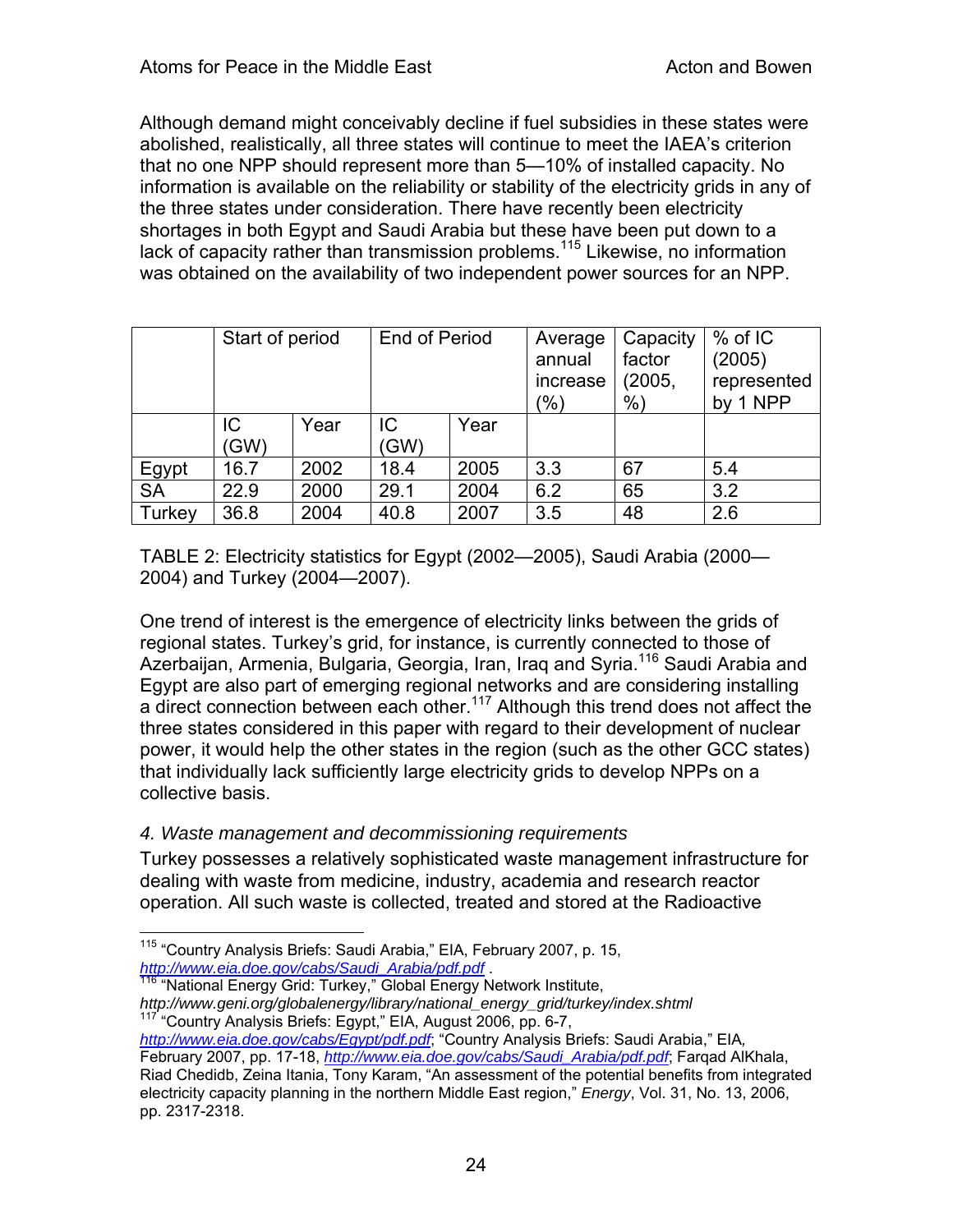Waste Processing and Storage Facility (CWPSF) of the Çekmece Nuclear Research and Training Centre. CWPSF was established with technical support from the IAEA and subsequently upgraded by Turkey. The activities carried out by CWPSF include the treatment of liquid waste in a chemical processing unit and the compression of compactable solids in a compaction cell.<sup>118</sup> This experience is relevant for handling the LLW from an NPP. Although the volume currently available for LLW disposal at CWPSF was not identified, it seems probable that Turkey would have to increase it to handle the quantity of LLW that might be expected from an NPP, but this is unlikely to pose a significant challenge.

Egypt's radioactive waste facility is the Hot Laboratory and Waste Management Center (HLWMC) at Inshas.<sup>119</sup> Facilities at the centre include a low and intermediate level liquid waste station and a radioactive waste disposal site. Like Turkey, Egypt would probably have to increase the volume available for disposal.

AERI is responsible for all radioactive waste disposal in Saudi Arabia and is reported to be preparing national standards for radioactive waste disposal.<sup>120</sup> Saudi Arabia currently has one waste storage facility, the Temporary Radioactive Waste Storage Facility. This facility consists of one room with a volume of 40  $m<sup>3.121</sup>$  This is smaller than the volume of LLW produced annually by a well-run nuclear reactor. Building a larger waste depository is, however, relatively straightforward. Harder might be developing the appropriate culture and skills for handling radioactive waste. A 1997 study, for instance, found that considerable amounts of radioactive iodine were disposed of in the domestic sewerage system.<sup>122</sup> This suggests that Saudi Arabia currently lacks the appropriate safety culture for operating an NPP.

There is little evidence of any serious planning for decommissioning a nuclear reactor in Egypt, Turkey or Saudi Arabia. This is a very significant omission. As

*http://www.taek.gov.tr/taek/rsgd/yayinlarimiz/teknik/rad\_waste.htm* (accessed 31 December 2004); "Measures to Strengthen International Co-operation in Nuclear, Radiation and Waste Safety," GC(41)/14, IAEA, August 5, 1997,

 $\overline{a}$ 

<sup>118</sup> Mark Hibbs, "Turkey Considers Spent Fuel Deal with Bulgaria, Hungary for Akkuyu," *Nuclear Fuel*, Vol. 22, No. 17, 25 August 1997; Aktuerk, Gerceker and Dara, "Spent Nuclear Fuel Management: Trends and Back End Scenariors," Eurasia Conference on Nuclear Science and Its Application, October 23-27, 2000; A. I. Izmir and I. Uslu, "Non-fuel Cycle Radioactive Waste Policy in Turkey," TAEK, May 29, 2003,

*http://www.iaea.org/About/Policy/GC/GC41/Documents/gc41-14.html*<br><sup>119</sup> "Atomic Energy Authority: HLWMC: Division of Nuclear Fuel Research," Egyptian Universities<br>Network, *http://www.frcu.eun.eg/www/homepage/aea/cent3.htm* 

<sup>&</sup>lt;sup>120</sup> "KACST - Saudi Arabia's Foremost Research Centre", Embassy of Saudi Arabia in<br>Washington, DC, *http://www.saudiembassy.net/Publications/MagSummer00/KACST.htm.* <sup>121</sup> Waled H. Abulfaraj, Tamim A. Samman and Salah El-Din M. Kamal, "Design of a

Temporary Radioactive Waste Storage Facility," *Radiation Physics and Chemistry*, Vol. 44, Nos. 1-2, 1994, pp. 149-156.

<sup>&</sup>lt;sup>122</sup> Rasheed Al-Owain and Yousef Aldorwish, "Medical radioactive waste management in Saudi Arabia," Waste Management Conference 2001, 25 February - 1 March 2001, *http://www.wmsym.org/Abstracts/2001/21C/21C-29.pdf*.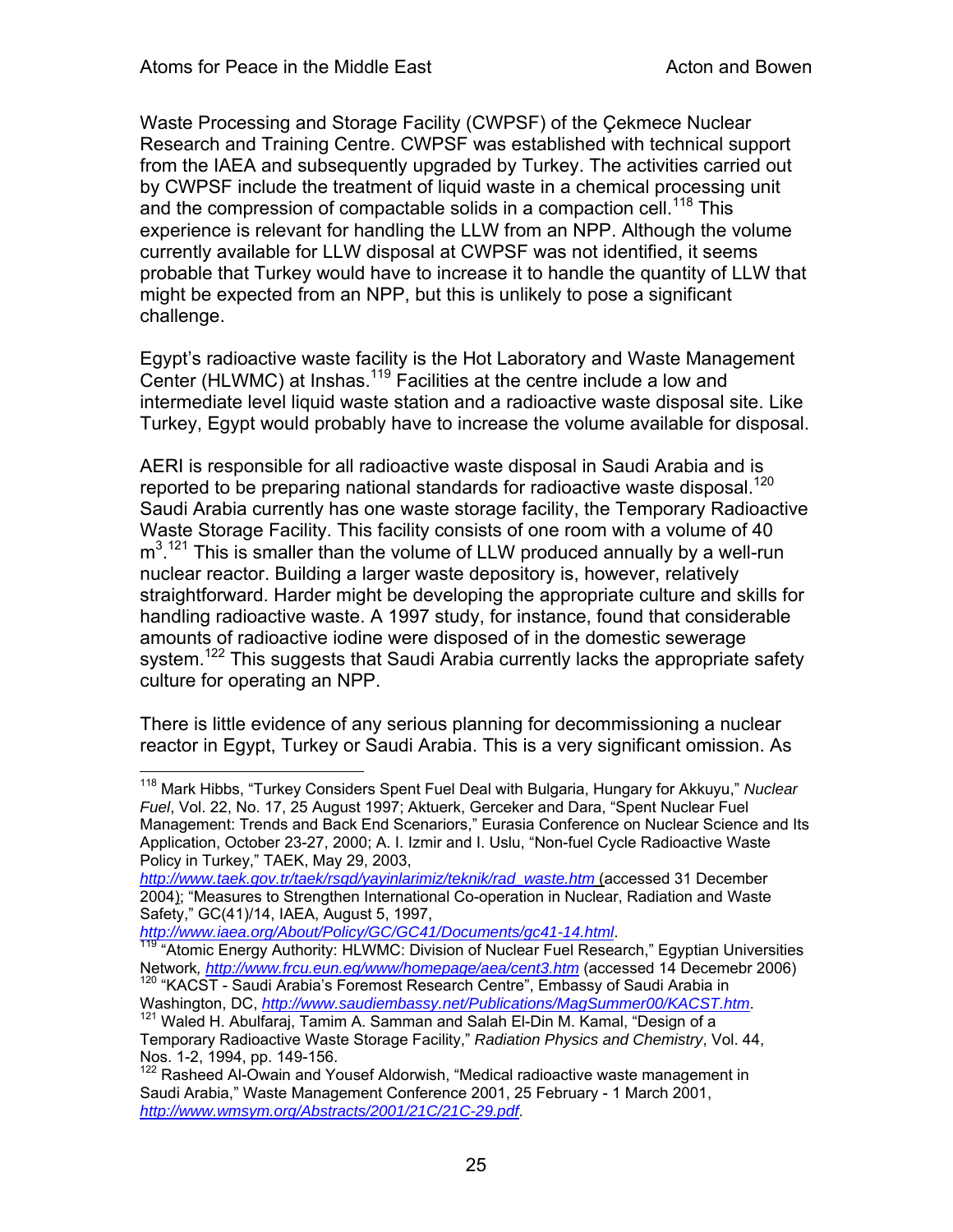argued above, it is important that plans for decommissioning form an integral part of nuclear power development plans.

#### **Conclusion**

For any state, developing its first NPP is a daunting challenge. The only prerequisite which is currently met by any of three states is the size of their electricity grids (and this criterion is met by all three states). Of the remaining requirements, low level waste disposal is likely to be the easiest challenge to meet. Developing plans for decommissioning may prove more difficult. However, the most significant challenges are staffing and regulation. Here Egypt, Saudi Arabia and Turkey do not start from the same position.

All three states require significant additional numbers of personnel before their first NPPs become operational. Egypt and Turkey are, however, in a much stronger position than Saudi Arabia to accomplish this. Both Egypt and Turkey possess a sizeable and sufficiently specialized national nuclear infrastructure, including a well-established higher education sector. Both states have experience of working with nuclear materials in the context of research reactors and other parts of the fuel cycle. The principal difference between these states is that Egypt's research reactor program could probably provide more training opportunities than Turkey's. Saudi Arabia starts from a much weaker position. Not only does it have a significant shortage of skills in most, if not all, relevant areas but it also appears to have comparatively limited capacity to train skilled personnel. In addition, nuclear-related research in Saudi Arabia is relatively fragmented and, in contrast to Egypt and Turkey, there does not appear to be much of a coherent national strategy.

In terms of regulation, Turkey has the best developed framework. With the important exception of decommissioning legislation, it has no significant omissions in its legislative framework. In no small part this is a result of the country having seriously contemplated the nuclear power option on several occasions over the past 30 years. Egypt does not appear to lag far behind. Its regulatory structure does not appear to be quite as comprehensive as Turkey's but it has been cooperating very actively with the IAEA to rectify weaknesses. In both cases, it is hard to ascertain the effectiveness of the inspection and enforcement arms of the relevant regulatory bodies. Saudi Arabia has a significant distance to go before it has the legal and regulatory structure required even to start developing an NPP. Beyond the legislation itself, it also needs to develop, almost from scratch, a safety culture appropriate for the handling of nuclear materials and the human resources to manage an NPP contract and regulate all aspects of the plant's construction and operation.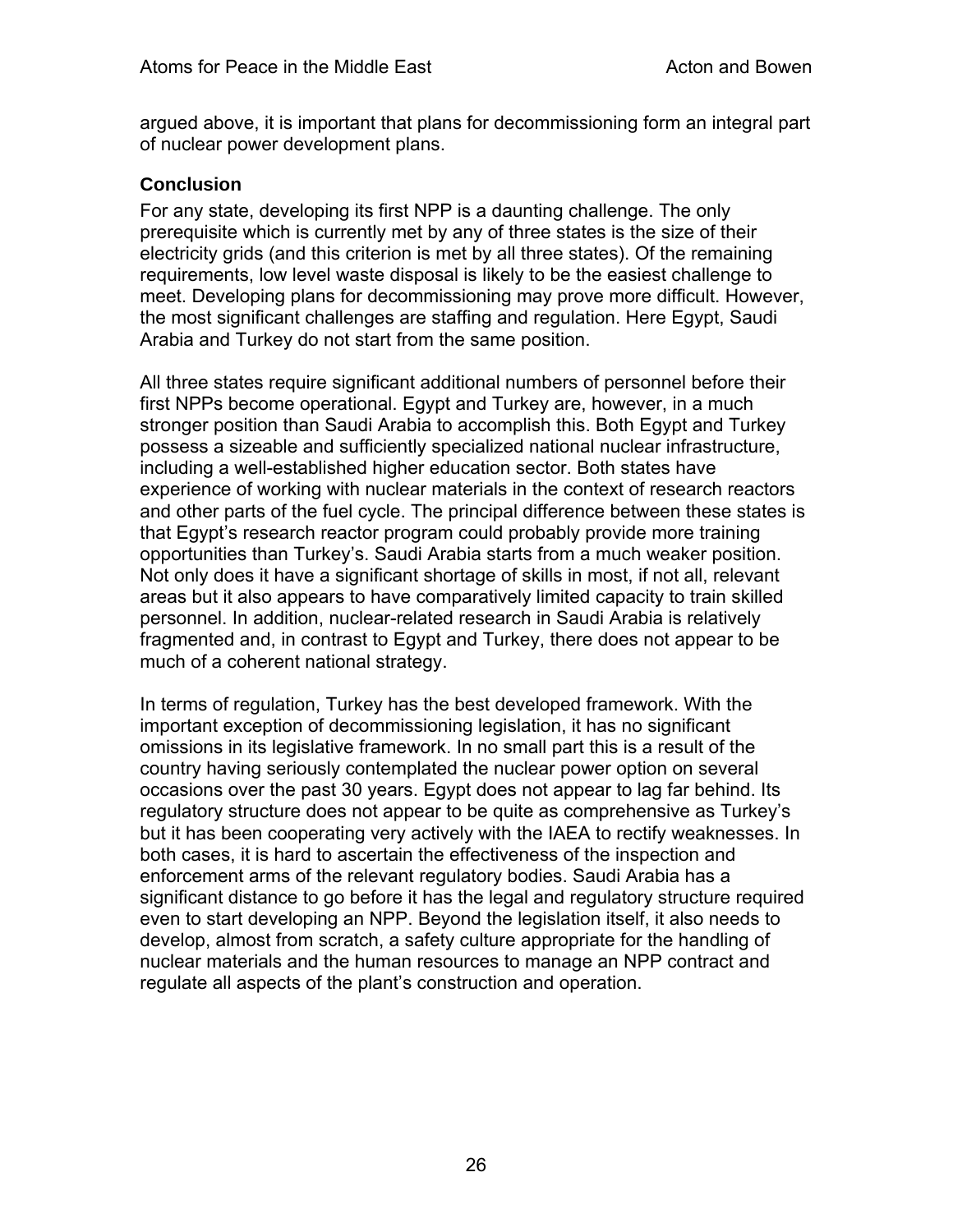

FIGURE 1: The Egyptian regulatory system. From "Egypt," Country Nuclear Power Profiles, IAEA, August 2005, *http://www-pub.iaea.org/MTCD/publications/PDF/cnpp2004/CNPP\_Webpage/countryprofiles/Egypt/Egypt2005.htm*.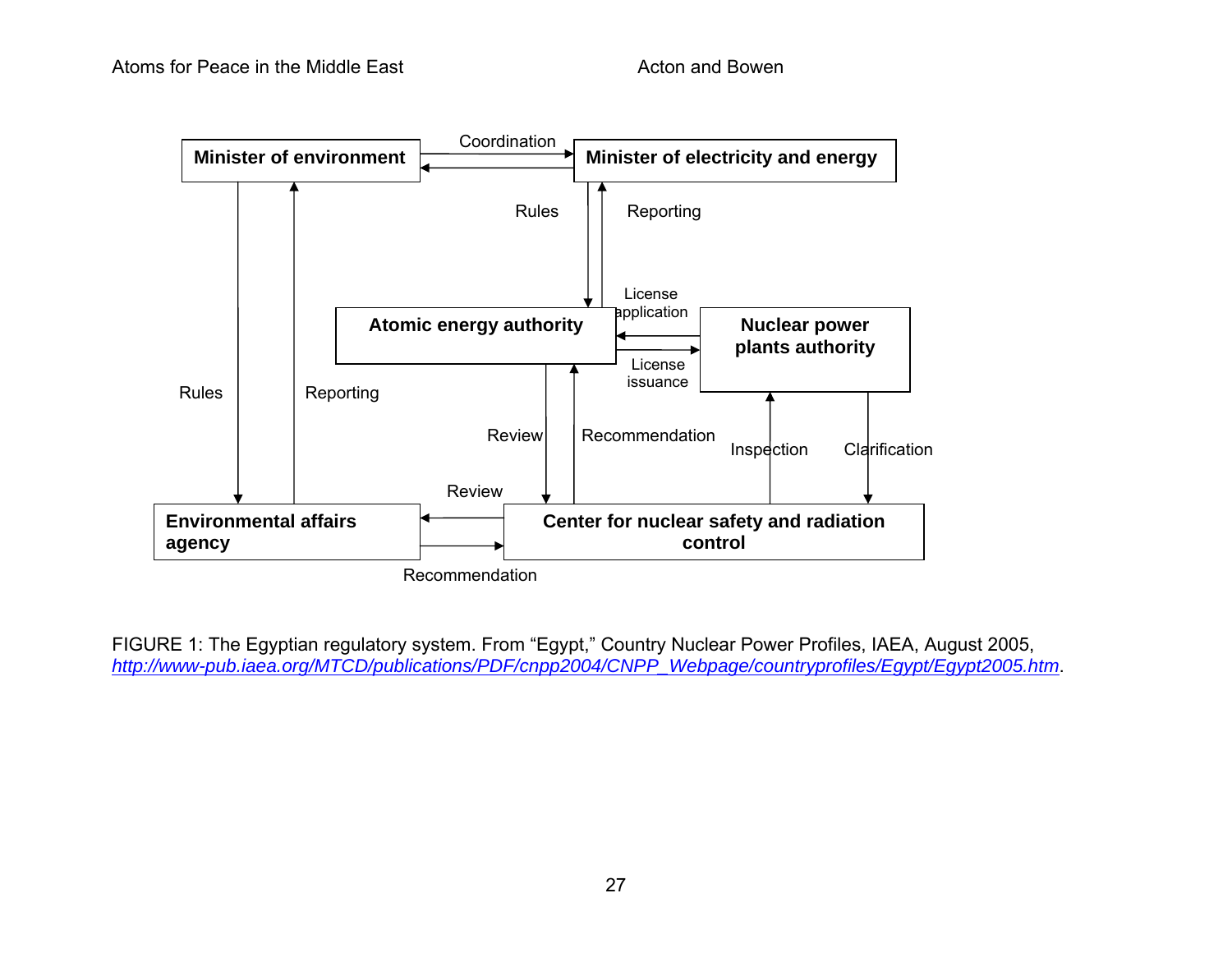|                                | Egypt                                                                                                                                                                                                                                                    | Turkey                                                                                                                                      | Saudi Arabia                                  |
|--------------------------------|----------------------------------------------------------------------------------------------------------------------------------------------------------------------------------------------------------------------------------------------------------|---------------------------------------------------------------------------------------------------------------------------------------------|-----------------------------------------------|
| Mining                         | Exploratory mining                                                                                                                                                                                                                                       | Some research, survey work and                                                                                                              | Some research,                                |
|                                |                                                                                                                                                                                                                                                          | feasibility studies into uranium; interest<br>in thorium <sup>ii</sup>                                                                      | survey work and                               |
| Milling                        | Significant research <sup>iv</sup>                                                                                                                                                                                                                       | Significant research <sup>vii</sup>                                                                                                         | feasibility studiesill<br>Occasional research |
|                                |                                                                                                                                                                                                                                                          |                                                                                                                                             | of slight relevance <sup>"</sup>              |
|                                | Facilities: Inshas Pilot Plant (used 1990-<br>1996; little current information) $\gamma$ ;<br><b>Phosphoric Acid Purification Plant</b><br>(Inshas, designed to extract uranium from<br>phosphate ore; used for non-nuclear<br>purposes) <sup>vi</sup>   | Facility: Koprubasi Uranium Pilot Plant<br>(little information available; status<br>unclear) <sup>viii</sup>                                |                                               |
| Conversion                     | Bench-scale experiments before 1982<br>(when Egypt's safeguards agreement<br>with the IAEA entered into force); $^x$ one<br>more recent publication of potential<br>relevance <sup>xi</sup><br><b>Facilities: Nuclear Chemistry Building</b><br>(Inshas) | Significant bench-scale research <sup>xii</sup><br><b>Facility: Nuclear Fuel Pilot Plant</b><br>(Instanbul)                                 | No activities<br>identified                   |
| Enrichment                     | One bench-scale project of potential<br>relevance <sup>xiii</sup>                                                                                                                                                                                        | One bench-scale project of potential<br>relevance <sup>xiv</sup>                                                                            | No activities<br>identified                   |
| Fuel<br>Fabrication            | Capability to fabricate fuel for the ETRR-<br>$2^{xy}$<br><b>Facilities: Fuel Manufacturing Pilot Plant</b><br>(Inshas); Nuclear Fuel Research<br>Laboratory (Inshas) <sup>xvi</sup>                                                                     | Significant bench-scale research<br>Facility: Nuclear Fuel Pilot Plant;<br><b>Nuclear Applications Laboratory</b><br>(METU) <sup>XVII</sup> | No activities<br>identified                   |
| Reprocessi<br>ng<br>(including | Continuous but low intensity bench-scale<br>research from before 1982 to 2003; <sup>xviii</sup><br>some research conducted by the Atomic                                                                                                                 | Sporadic largely-theoretical research<br>since 1980s <sup>xxiv</sup>                                                                        | No activities<br>identified                   |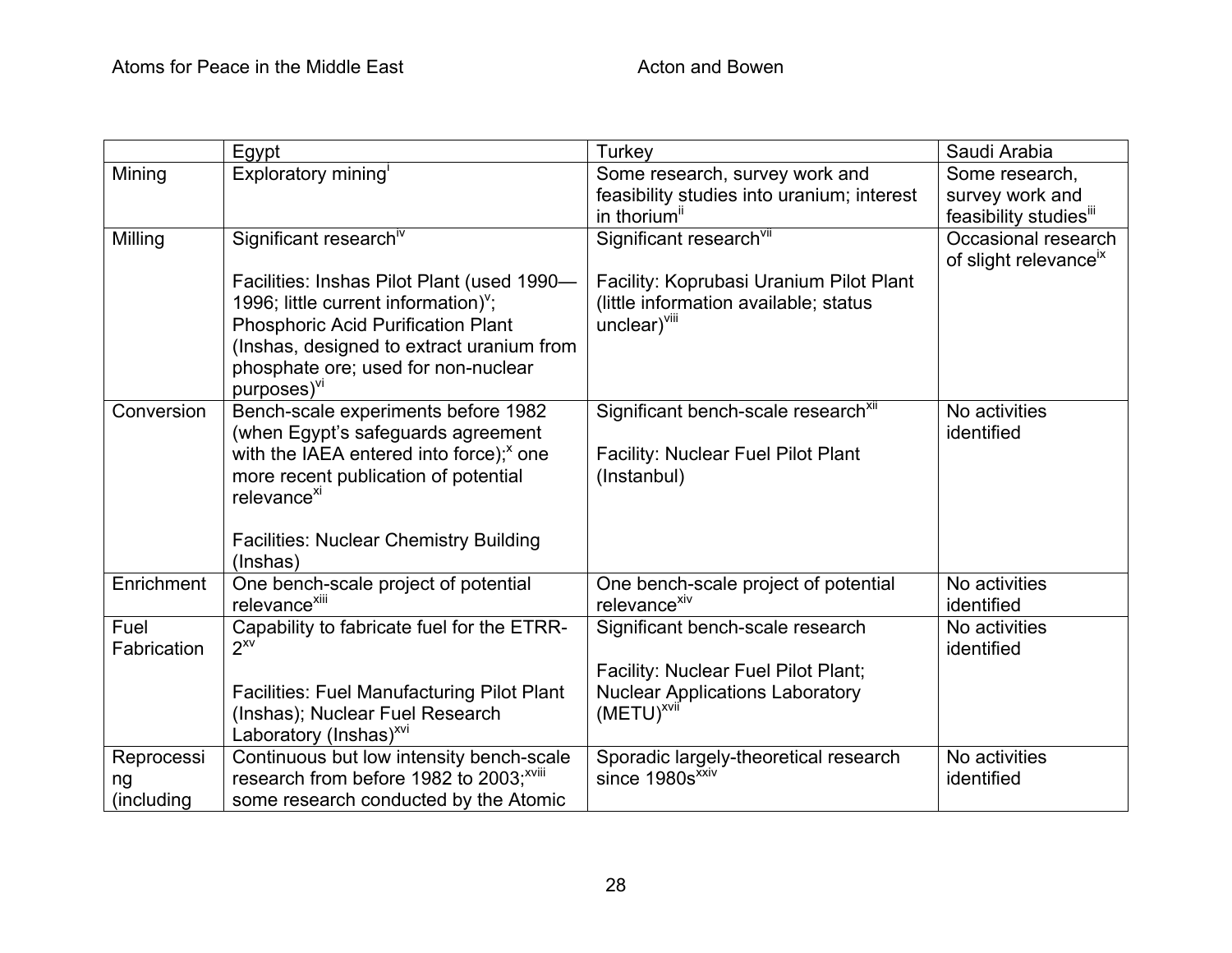| Energy Authority is potentially relevant <sup>xix</sup><br>irradiation<br>experiments<br>Facilities: Hot cells at the ETRR-1 and<br>and isotope<br>ETRR-2 (Inshas) and the Hot Laboratory<br>separation<br>and Waste Management Center<br>facilities)<br>(HLWMC; Inshas); <sup>xx</sup> Hydrometallurgy<br>Pilot Plant; <sup>xxi</sup> Nuclear Chemistry<br>Building; <sup>XXII</sup> Radioisotope Production<br>Facility (under construction) <sup>XXIII</sup> | <b>Facilities: Hot cells</b><br>at the King Faisal<br><b>Specialist Hospital</b><br>and research Center<br>(Riyadh); separation<br>laboratories at the<br><b>Atomic Energy</b><br>Research Institute <sup>xxv</sup> |
|-----------------------------------------------------------------------------------------------------------------------------------------------------------------------------------------------------------------------------------------------------------------------------------------------------------------------------------------------------------------------------------------------------------------------------------------------------------------|---------------------------------------------------------------------------------------------------------------------------------------------------------------------------------------------------------------------|
|-----------------------------------------------------------------------------------------------------------------------------------------------------------------------------------------------------------------------------------------------------------------------------------------------------------------------------------------------------------------------------------------------------------------------------------------------------------------|---------------------------------------------------------------------------------------------------------------------------------------------------------------------------------------------------------------------|

TABLE 1: Fuel-cycle activities in Egypt, Saudi Arabia and Turkey. Based on an article by James M. Acton and Wyn Q. Bowen, 'Nurturing Nuclear Neophytes', *Bulletin of the Atomic Scientists*, September-October 2008.

" For instance, E. A. Fouad, M. A. Mahdy, M. Y. Bakr, and A. A. Zatout, "Uranium Recovery from the Concentrated Phosphoric Acid Prepared by the Hemihydrate Process," Second Arab Conference on the Peaceful Uses of Atomic Energy, Cairo, Egypt, November 5-9, 1994, *http://www.etde.org/etdeweb/*; K. Shakir, M. Aziz and Sh. G. Beheir, "Studies on Uranium Recovery from a Uranium-Bearing Phosphatic Sandstone by a Combined Heap Leaching-Liquid-Gel Extraction Process. 1––Heap Leaching," *Hydrometallurgy*, Vol.31, Nos. 1-2, September 1992, pp. 29-40.

<sup>&</sup>lt;sup>i</sup> "Egypt" in OECD Nuclear Energy Agency (NEA) and IAEA, *Uranium 1999: Resources, Production and Demand*. OECD, Paris, 1999, pp. 126-127.

If "Turkey" in OECD NEA and IAEA, *Uranium 2001: Resources, Production and Demand*, OECD, Paris, 2002; S. Anaç, N. Birtek, N. Birsen and M. S. Kafadar, "Exploitation Of Uranium Resources In Turkey: A Short Review in Retrospect of the Technical and Economical Aspects," I Eurasia Conference on Nuclear Science and its Applications, Izmir, Turkey, October 23-27, 2000,

*http://kutuphane.taek.gov.tr/internet\_tarama/dosyalar/cd/3881/Nuclear/Nuclear-13.PDF*.<br><sup>iii</sup> For instance, "Saudi Geological Survey Authority Reveals the Presence of Raw Uranium," *Al-Sharq Al-Awsat*, March 2007,<br>http://w

<sup>&</sup>lt;sup>v</sup> Abd El-Ghany, M.S. Mahdy, *et al.*, "Pilot Plant Studies on the Treatment of El Atshan Uranium Ores, Eastern Desert Egypt," Proceedings of the Second Arab Conference on the Peaceful Uses of Atomic Energy, Cairo, Egypt,

<sup>&</sup>lt;sup>V</sup> IAEA, *Implementation of the NPT Safequards Agreement in the Arab Republic of Egypt, GOV/2005/9, February 14, 2005, para. 11, http://www.globalsecurity.org/wmd/library/report/2005/egypt\_iaea\_gov-2005-9\_14nov2005.pdf;* "Egypt" in OECD NEA and IAEA, *Uranium 1999: Resources, Production and Demand*. OECD, Paris, 1999, pp. 128.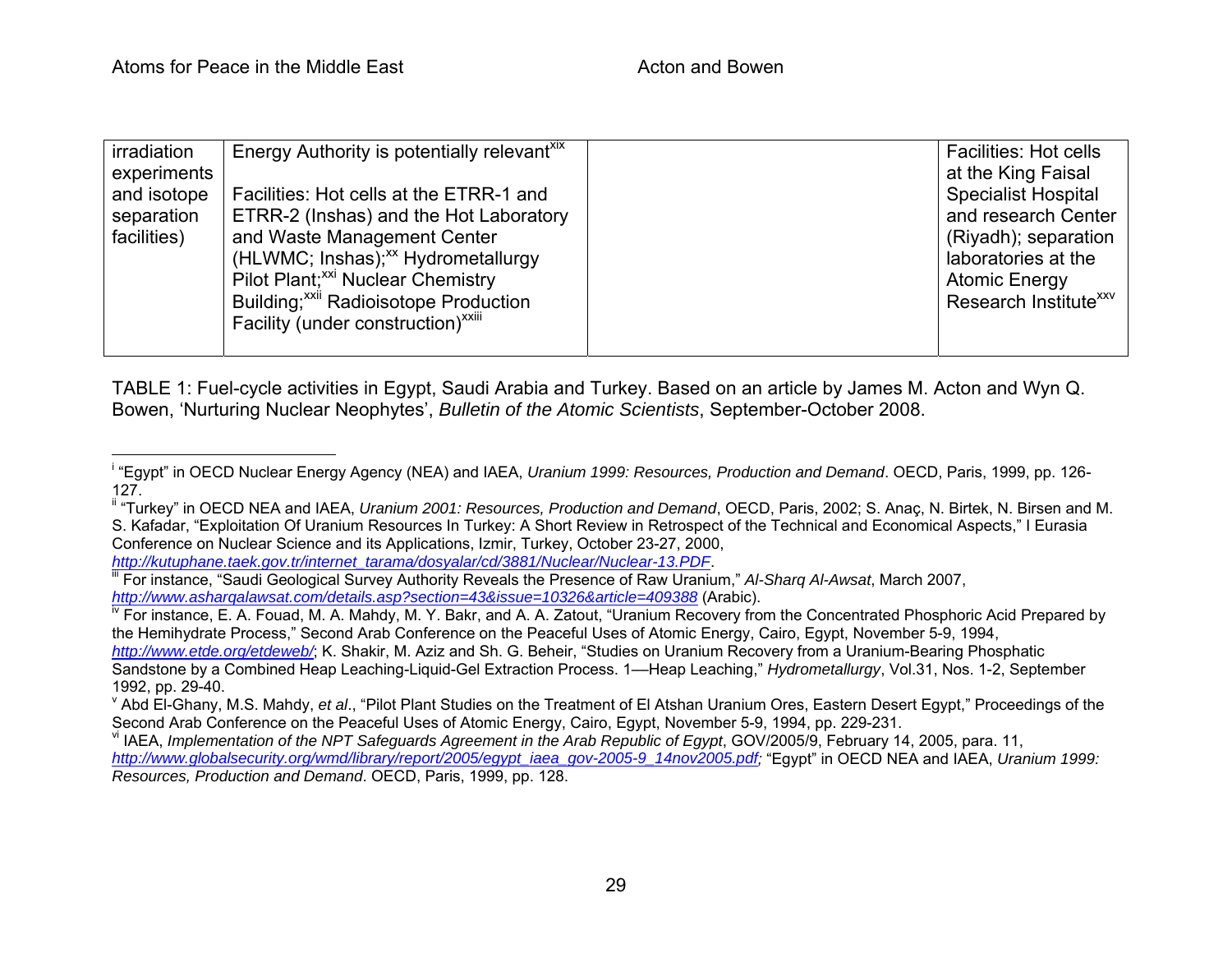vii For instance. S. Girgin, N. Acarkan and A.Ali Sirkeci, "The Uranium(VI) Extraction Mechanism of D2EHPA-TOPO from a Wet Process Phosphoric Acid," *Journal of Radioanalytical and Nuclear Chemistry*, Vol. 251, No. 2, February 2002, pp. 263-271; Ö. Genç, Y. Yalçınkaya, E. Büyüktuncel, A. Denzili, M. Y. Arıca and S. Bektaş, "Uranium Recovery by Immobilized and Dried Powdered Biomass: Characterization and Comparison," *International Journal of Mineral*

*Processing*, Vol. 68, Nos. 1-4, January 2003, pp. 93-107.<br><sup>viii</sup> S. Anac, N. Birtek, N. Birsen and M. S. Kafadar, "Exploitation Of Uranium Resources In Turkey: A Short Review in Retrospect of the Technical and Economical Aspects," I Eurasia Conference on Nuclear Science and its Applications, Izmir, Turkey, October 23-27, 2000,<br>http://kutuphane.taek.gov.tr/internet\_tarama/dosyalar/cd/3881/Nuclear/Nuclear-13.PDF.

<sup>ix</sup> For instance. El Shabana and A.S. Al-Hobaib, "Activity concentrations of natural radium, thorium and uranium isotopes in ground water of two different regions," *Radiochimica Acta*, Vol. 87, Nos. 1-2, 1999, pp. 41-45; Project number SAU/3/003*.*

x IAEA, *Implementation of the NPT Safeguards Agreement in the Arab Republic of Egypt*, GOV/2005/9, February 14, 2005, paras. 9-10, http://www.globalsecurity.org/wmd/library/report/2005/egypt iaea\_gov-2005-9\_14nov2005.pdf .<br><sup>xi</sup> B. S. Girgis and N. H. Rofail, "Reactivity of Various UO<sub>3</sub> Modifications in the Fluorination to UH<sub>4</sub> by Freon-12," Journal

195, Nos. 1-2, October 1992, pp. 126-133.<br><sup>xii</sup> IISS, *Nuclear Programmes in the Middle East: In the Shadow of Iran*, IISS, London, 2008, p. 64; Mustafa Kibaroglu, "Turkey's Quest for Peaceful<br>Nuclear Power," *The Nonproli* 

<sup>xiii</sup> Sayed M. Badawy, "Uranium Isotope Enrichment by Complexation with Chelating Polymer Adsorbent," Radiation Physics and Chemistry, Vol. 66, No. 1, January 2003, pp. 67-71. The Egyptian National Scientific and Technical Information Network, *http://www.sti.sci.eg/*, also lists the abstract from an MSc thesis conducted at the University of Alexandria into the theory of multi-component isotope separation in asymmetric cascades.

<sup>xiv</sup> Z.E. Erkmen, "A Study on the Reaction of Yttria (Y<sub>2</sub>O<sub>3</sub>) in Flowing Uranium Hexafluoride (UF<sub>6</sub>) Gas at 900<sub>0</sub>C", Journal of Nuclear Materials, Vol. 257, No. 2, November 1998, pp.152-161;

<sup>xv</sup> W.I. Zidan and I. M. Elseaidy, "General description and production lines of the Egyptian Fuel Manufacturing Pilot Plant", IGORR Conference 7,<br>San Carlos de Bariloche, Argentina, October 26-29, 1999, http://www.igorr.c

<sup>xvi</sup> IAEA, Implementation of the NPT Safeguards Agreement in the Arab Republic of Egypt, GOV/2005/9, February 14, 2005, para. 23,<br>http://www.globalsecurity.org/wmd/library/report/2005/egypt iaea\_gov-2005-9\_14nov2005.pdf.

*http://www.globalsecurity.org/wmd/library/report/2005/egypt\_iaea\_gov-2005-9\_14nov2005.pdf.* xvii "Nuclear Applications Laboratory, Middle East Technical University,

http://www.ia.metu.edu.tr/en/as/000l0009nukleeruygulamalarlaboratuvari.htm (accessed 4 January 2006); IISS, *Nuclear Programmes in the* 

<sup>xviii</sup> IAEA, Implementation of the NPT Safeguards Agreement in the Arab Republic of Egypt, GOV/2005/9, February 14, 2005, paras. 13-21,<br>http://www.globalsecurity.org/wmd/library/report/2005/egypt iaea\_gov-2005-9\_14nov2005

 $\frac{1}{X}$  "Division of Nuclear Fuel Research." Egyptian Universities Network, http://www.frcu.eun.eg/www/homepage/aea/cent32.htm (accessed 4 January 2002).

xx H. R. Higgy and A .A. Abdel-Rassoul, "Mechanical Shielded Hot Cell," *Annals of Nuclear*